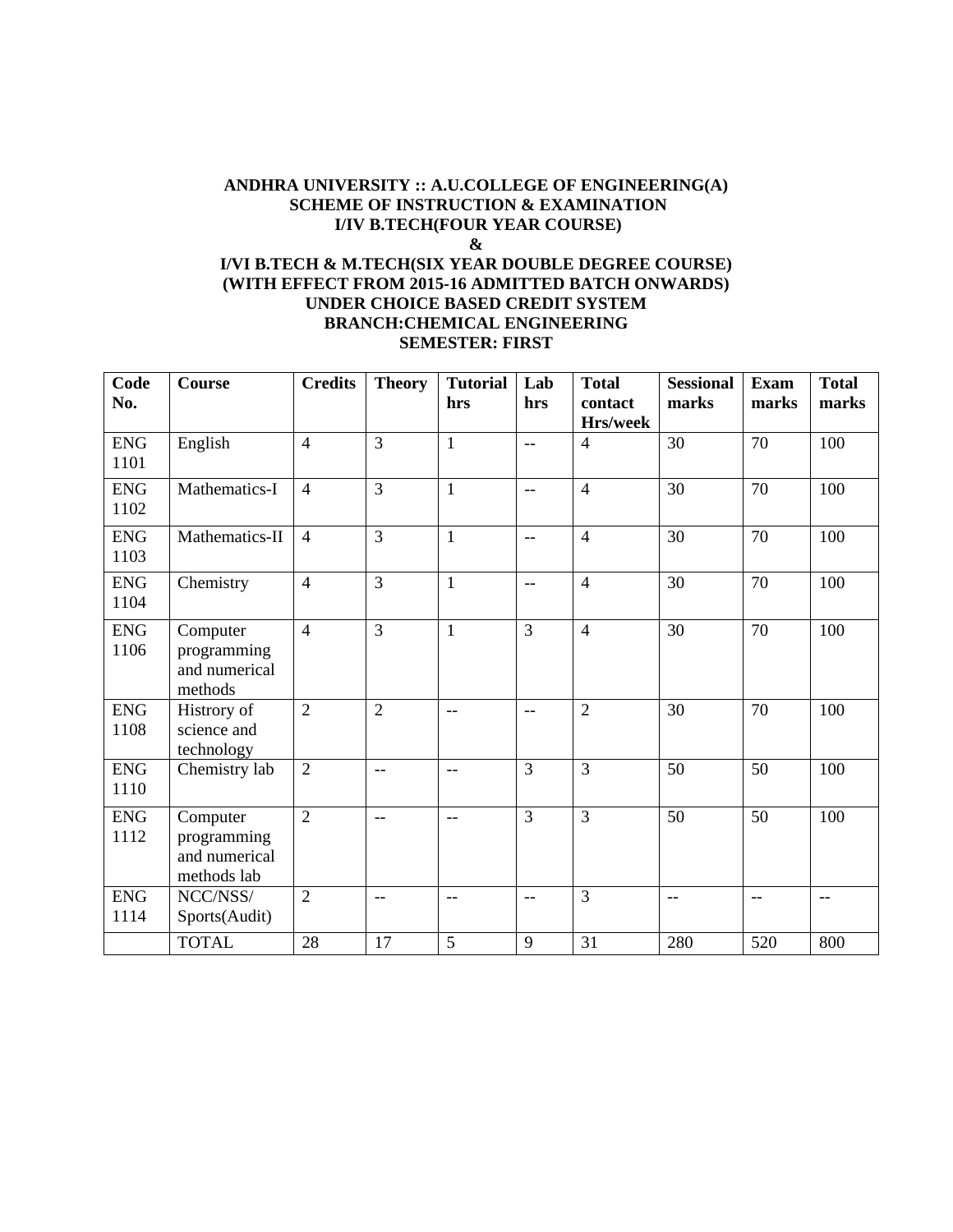#### **ANDHRA UNIVERSITY :: A.U.COLLEGE OF ENGINEERING(A) COMMON SCHEME OF INSTRUCTION & EXAMINATION I/IV B.TECH(FOUR YEAR COURSE) & I/VI B.TECH & M.TECH(SIX YEAR DOUBLE DEGREE COURSE) (WITH EFFECT FROM 2015-16 ADMITTED BATCH ONWARDS) UNDER CHOICE BASED CREDIT SYSTEM BRANCH:CHEMICAL ENGINEERING**

#### **SEMESTER: SECOND**

| Code       | <b>Course</b> | <b>Credits</b> | <b>Theory</b>  | <b>Tutorial</b> | Lab           | <b>Total</b>   | <b>Sessional</b> | <b>Exam</b> | <b>Total</b> |
|------------|---------------|----------------|----------------|-----------------|---------------|----------------|------------------|-------------|--------------|
|            |               |                |                | hrs             | hrs           | contact        | marks            | marks       | marks        |
|            |               |                |                |                 |               | hrs/week       |                  |             |              |
| <b>ENG</b> | Mathematics-  | $\overline{4}$ | 3              | $\mathbf{1}$    | $- -$         | 4              | 30               | 70          | 100          |
| 1201       | Ш             |                |                |                 |               |                |                  |             |              |
| <b>ENG</b> | Physics       | $\overline{4}$ | 3              | $\mathbf{1}$    | $- -$         | $\overline{4}$ | 30               | 70          | 100          |
| 1202       |               |                |                |                 |               |                |                  |             |              |
| <b>ENG</b> | Engineering   | $\overline{4}$ | $\overline{2}$ | --              | 3             | 5              | 30               | 70          | 100          |
| 1204       | graphics      |                |                |                 |               |                |                  |             |              |
| <b>ENG</b> | Ethics<br>and |                |                |                 |               |                |                  |             |              |
| 1206       | moral values  | $\overline{2}$ | $\overline{2}$ |                 | $- -$         | $\overline{2}$ | 30               | 70          | 100          |
|            |               |                |                |                 |               |                |                  |             |              |
| <b>DS</b>  | Inorganic     | $\overline{4}$ | 3              | $\mathbf{1}$    | $- -$         | $\overline{4}$ | 30               | 70          | 100          |
| 1208       | chemistry     |                |                |                 |               |                |                  |             |              |
| <b>ENG</b> | Physics lab   | $\overline{2}$ | $-$            | $-$             | 3             | 3              | 50               | 50          | 100          |
| 1209       |               |                |                |                 |               |                |                  |             |              |
| <b>ENG</b> | Workshop      | $\overline{2}$ | $-$            | $-$             | 3             | 3              | 50               | 50          | 100          |
| 1211       |               |                |                |                 |               |                |                  |             |              |
| <b>ENG</b> | English       | $\overline{2}$ | $-$            | --              | 3             | 3              | 50               | 50          | 100          |
| 1213       | language lab  |                |                |                 |               |                |                  |             |              |
| <b>ENG</b> | NCC/NSS/      | $\overline{2}$ | $-$            | $-$             | $\frac{1}{2}$ | 3              | $- -$            | $-$         | $- -$        |
| 1214       | Sports(Audit) |                |                |                 |               |                |                  |             |              |
|            | Total         | 26             | 13             | 3               | 12            | 31             | 300              | 450         | 800          |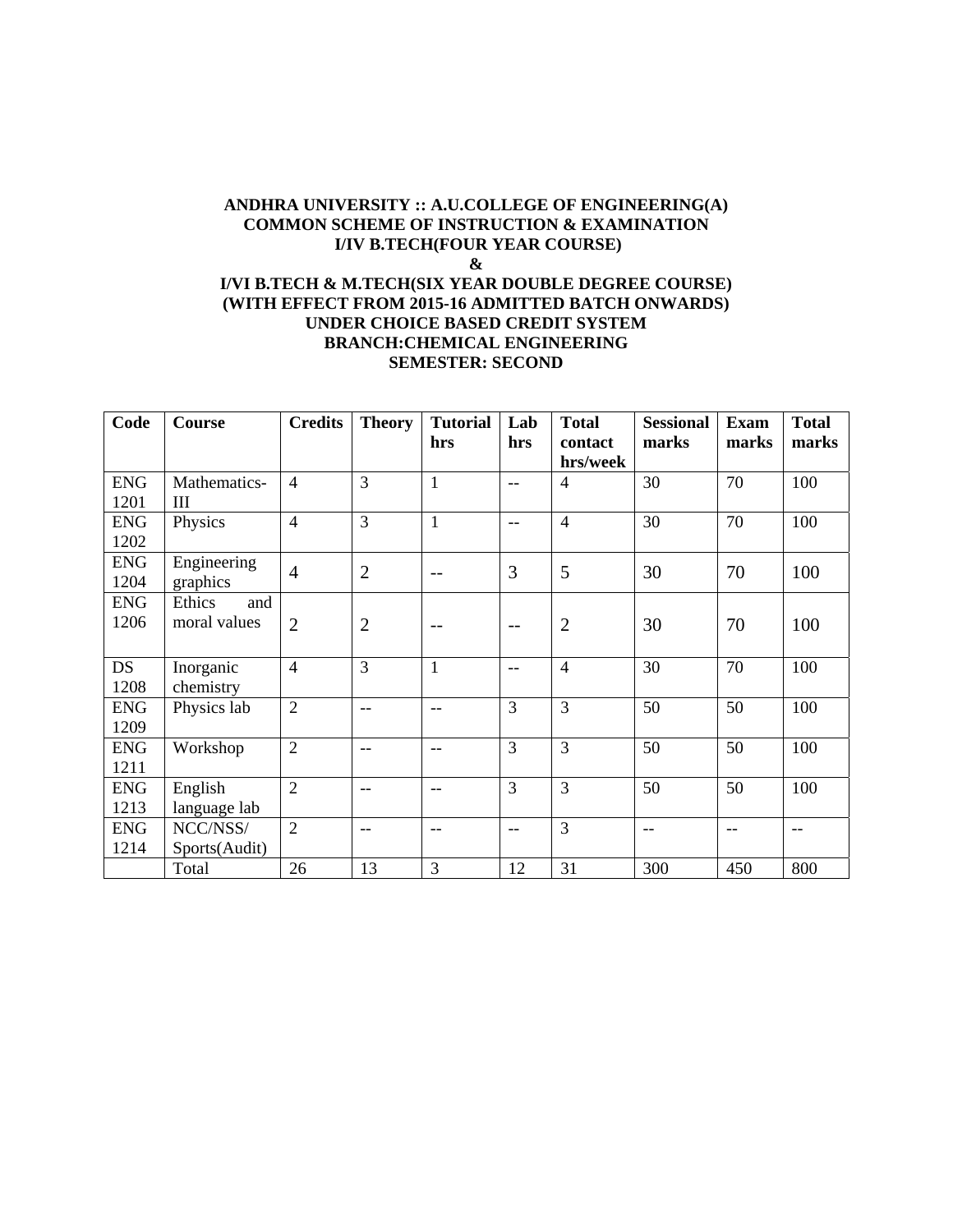## **ANDHRA UNIVERSITY :: A.U.COLLEGE OF ENGINEERING(A) COMMON SCHEME OF INSTRUCTION & EXAMINATION II/IV B.TECH(FOUR YEAR COURSE) & II/VI B.TECH & M.TECH(SIX YEAR DOUBLE DEGREE COURSE) (WITH EFFECT FROM 2015-16 ADMITTED BATCH ONWARDS)**

#### **UNDER CHOICE BASED CREDIT SYSTEM BRANCH:CHEMICAL ENGINEERING SEMESTER: FIRST**

| Code<br>No.         | Course                                      | <b>Credits</b> | <b>Theory</b>  | <b>Tutorial</b><br>hrs | Lab<br>hrs     | <b>Total</b><br>contact | <b>Sessional</b><br>marks | <b>Exam</b><br>marks | <b>Total</b><br>marks |
|---------------------|---------------------------------------------|----------------|----------------|------------------------|----------------|-------------------------|---------------------------|----------------------|-----------------------|
|                     |                                             |                |                |                        |                | hrs/week                |                           |                      |                       |
| <b>CHE</b><br>2.1.1 | Mathematics-<br>IV                          | $\overline{4}$ | $\overline{3}$ | $\mathbf{1}$           | $-$            | $\overline{4}$          | 30                        | 70                   | 100                   |
| <b>CHE</b><br>2.1.2 | Physical<br>Chemistry                       | $\overline{4}$ | $\overline{3}$ | $\mathbf{1}$           | $-$            | $\overline{4}$          | 30                        | 70                   | 100                   |
| <b>CHE</b><br>2.1.3 | Organic<br>Chemistry                        | $\overline{4}$ | $\overline{3}$ | $\mathbf{1}$           | $-$            | $\overline{4}$          | 30                        | 70                   | 100                   |
| <b>CHE</b><br>2.1.4 | Mechanical<br>Engineering                   | $\overline{4}$ | $\overline{3}$ | $\mathbf{1}$           | $-$            | $\overline{4}$          | 30                        | 70                   | 100                   |
| <b>CHE</b><br>2.1.5 | <b>Basic Electrical</b><br>Engineering      | $\overline{4}$ | $\overline{3}$ | $\mathbf{1}$           | $-$            | $\overline{4}$          | 30                        | 70                   | 100                   |
| <b>CHE</b><br>2.1.6 | Strength of<br>Materials                    | $\overline{4}$ | 3              | $\mathbf{1}$           | $-$            | $\overline{4}$          | 30                        | 70                   | 100                   |
| <b>CHE</b><br>2.1.7 | Physical and<br>Analytical<br>Chemistry lab | $\overline{2}$ | $-$            | $-$                    | $\overline{3}$ | $\overline{3}$          | 50                        | 50                   | 100                   |
| <b>CHE</b><br>2.1.8 | General<br>Engineering<br>lab               | $\overline{2}$ | $-$            | $-$                    | $\overline{3}$ | $\overline{3}$          | 50                        | 50                   | 100                   |
| <b>CHE</b><br>2.1.9 | Organic<br>Chemistry lab                    | $\overline{2}$ | $-$            | $-$                    | 3              | $\overline{3}$          | 50                        | 50                   | 100                   |
|                     | <b>TOTAL</b>                                | 30             | 18             | 6                      | 9              | 33                      | 330                       | 570                  | 900                   |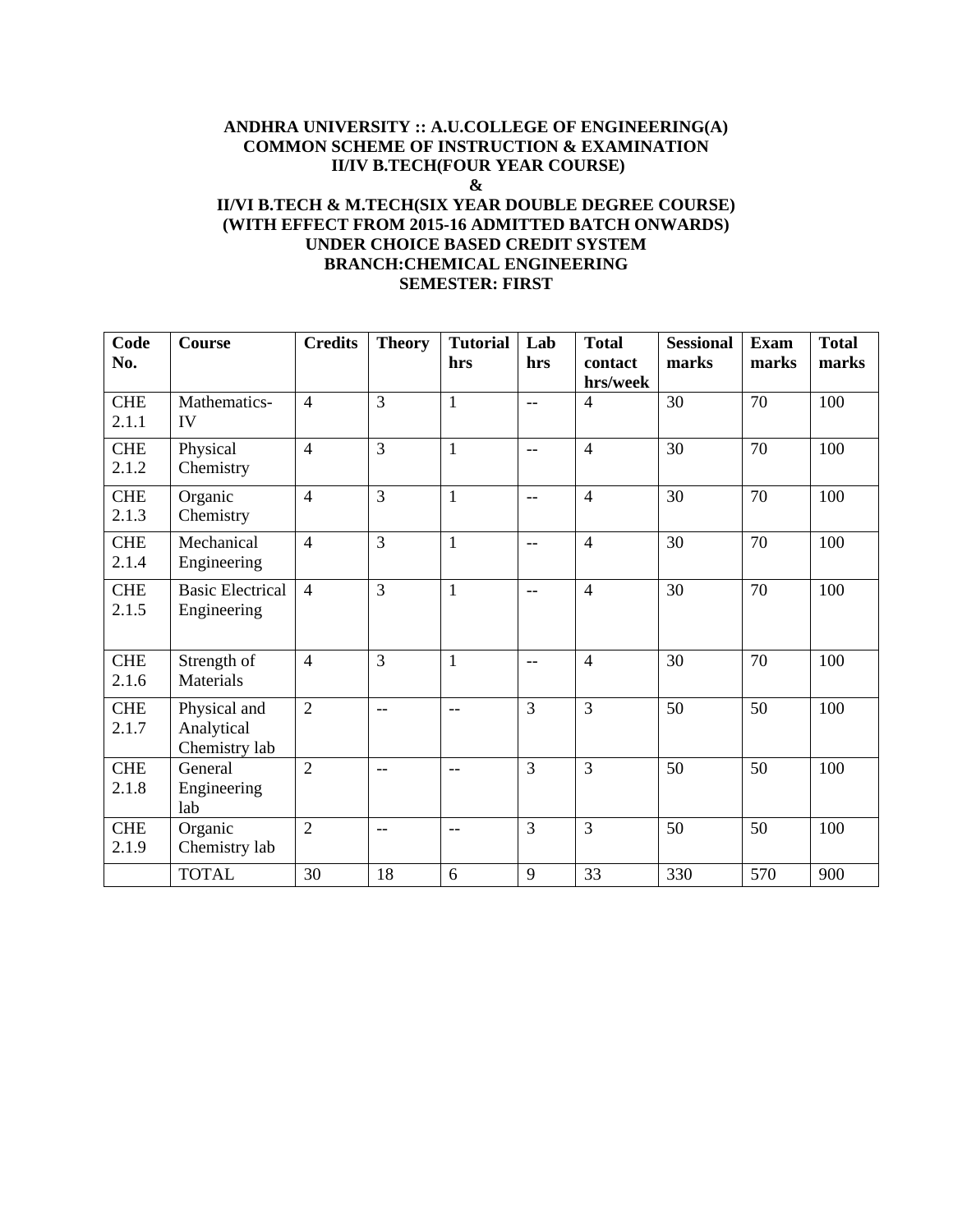#### **ANDHRA UNIVERSITY :: A.U.COLLEGE OF ENGINEERING(A) COMMON SCHEME OF INSTRUCTION & EXAMINATION II/IV B.TECH(FOUR YEAR COURSE) &**

## **II/VI B.TECH & M.TECH(SIX YEAR DOUBLE DEGREE COURSE) (WITH EFFECT FROM 2015-16 ADMITTED BATCH ONWARDS) UNDER CHOICE BASED CREDIT SYSTEM BRANCH:CHEMICAL ENGINEERING SEMESTER: SECOND**

| Code                | Course                                     | <b>Credits</b> | <b>Theory</b>  | <b>Tutorial</b>   | Lab                      | <b>Total</b>        | <b>Sessional</b> | <b>Exam</b> | <b>Total</b> |
|---------------------|--------------------------------------------|----------------|----------------|-------------------|--------------------------|---------------------|------------------|-------------|--------------|
| No.                 |                                            |                | hrs            |                   | hrs                      | contact<br>hrs/week | marks            | marks       | marks        |
| <b>CHE</b><br>2.2.1 | <b>Fluid Mechanics</b>                     | $\overline{4}$ | $\overline{3}$ | $\mathbf{1}$      | $-$                      | $\overline{4}$      | 30               | 70          | 100          |
| <b>CHE</b><br>2.2.2 | Mechanical<br>operations                   | $\overline{4}$ | $\overline{3}$ | $\mathbf{1}$      | $- -$                    | $\overline{4}$      | 30               | 70          | 100          |
| <b>CHE</b><br>2.2.3 | Chemical process<br>calculations           | $\overline{4}$ | $\overline{3}$ | $\mathbf{1}$      | $-$                      | $\overline{4}$      | 30               | 70          | 100          |
| <b>CHE</b><br>2.2.4 | Chemical<br>Engineering<br>Thermodynamics- | $\overline{4}$ | $\overline{3}$ | $\mathbf{1}$      | $- -$                    | $\overline{4}$      | 30               | 70          | 100          |
| <b>CHE</b><br>2.2.5 | Inorganic<br>chemical<br>technology        | $\overline{4}$ | $\overline{3}$ | $\mathbf{1}$      | $-$                      | $\overline{4}$      | 30               | 70          | 100          |
| <b>CHE</b><br>2.2.6 | Environmental<br>studies                   | $\overline{2}$ | $\overline{2}$ | $-$               | $\overline{\phantom{m}}$ | $\overline{2}$      | 30               | 70          | 100          |
| <b>CHE</b><br>2.2.7 | Fluid mechanics<br><b>lab</b>              | $\overline{2}$ | $- -$          | $\frac{1}{2}$     | $\overline{3}$           | $\overline{3}$      | 50               | 50          | 100          |
| <b>CHE</b><br>2.2.8 | Mechanical<br>Operations lab               | $\overline{2}$ | $-$            | $\qquad \qquad -$ | $\overline{3}$           | $\overline{3}$      | 50               | 50          | 100          |
|                     | <b>TOTAL</b>                               | 26             | 17             | 5                 | 6                        | 28                  | 280              | 520         | 800          |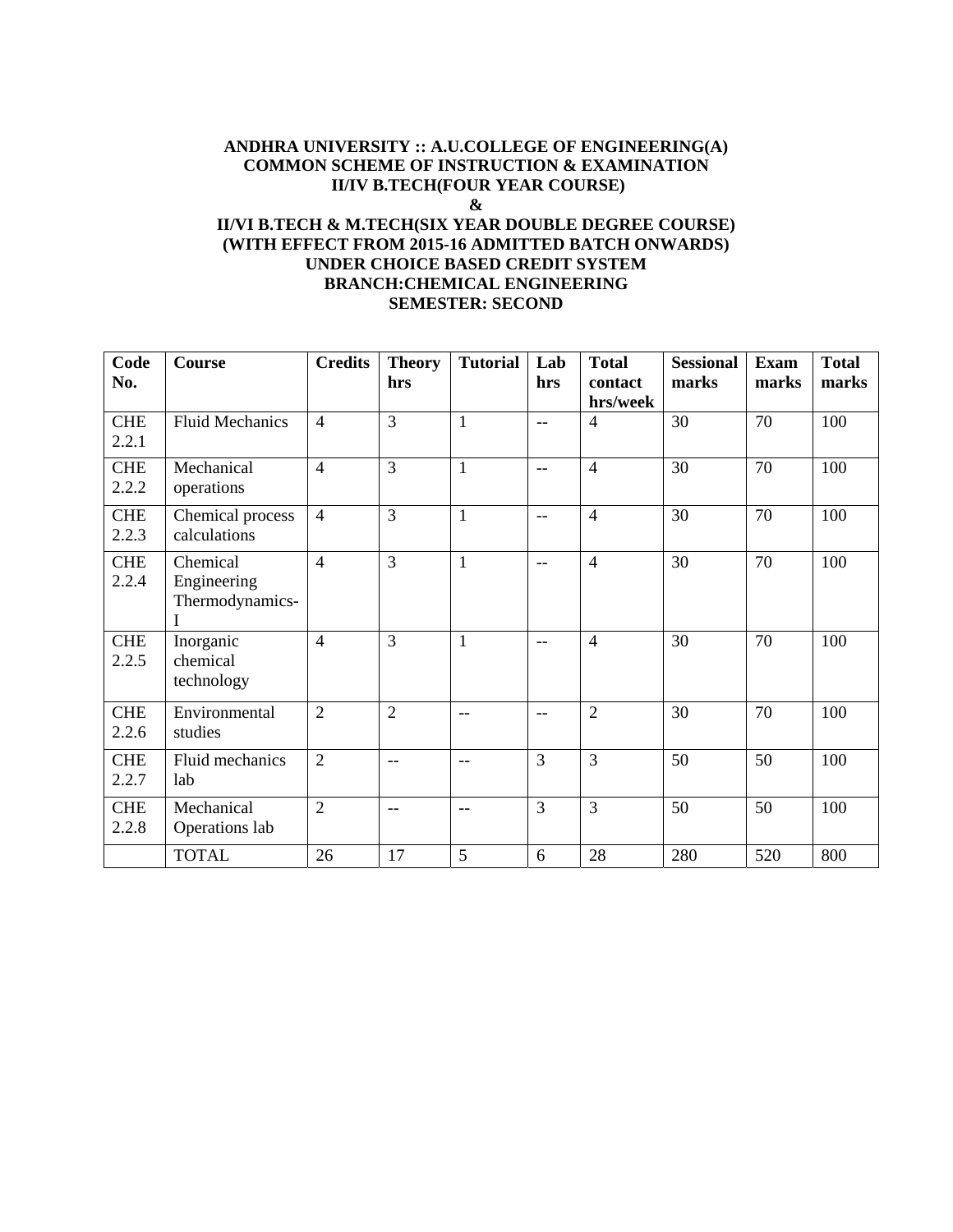# **ANDHRA UNIVERSITY :: A.U.COLLEGE OF ENGINEERING(A) COMMON SCHEME OF INSTRUCTION & EXAMINATION III/IV B.TECH(FOUR YEAR COURSE)**

#### **&**

#### **III/VI B.TECH & M.TECH(SIX YEAR DOUBLE DEGREE COURSE) (WITH EFFECT FROM 2015-16 ADMITTED BATCH ONWARDS) UNDER CHOICE BASED CREDIT SYSTEM BRANCH:CHEMICAL ENGINEERING SEMESTER: FIRST**

|                     |                                              |                |                      | DEMIED I EIN. I IND I    |               |                                     |                           |                      |                       |
|---------------------|----------------------------------------------|----------------|----------------------|--------------------------|---------------|-------------------------------------|---------------------------|----------------------|-----------------------|
| Code<br>No.         | Course                                       | <b>Credits</b> | <b>Theory</b><br>hrs | <b>Tutorial</b>          | Lab<br>hrs    | <b>Total</b><br>contact<br>hrs/week | <b>Sessional</b><br>marks | <b>Exam</b><br>marks | <b>Total</b><br>marks |
| <b>CHE</b><br>3.1.1 | Mass transfer-I                              | $\overline{4}$ | 3                    | $\mathbf{1}$             | $\frac{1}{2}$ | $\overline{4}$                      | 30                        | 70                   | 100                   |
| <b>CHE</b><br>3.1.2 | Heat transfer                                | $\overline{4}$ | 3                    | $\mathbf{1}$             | $-$           | $\overline{4}$                      | 30                        | 70                   | 100                   |
| <b>CHE</b><br>3.1.3 | Chemical<br>Engineering<br>thermodynamics-II | $\overline{4}$ | 3                    | $\mathbf{1}$             | $-$           | $\overline{4}$                      | 30                        | 70                   | 100                   |
| <b>CHE</b><br>3.1.4 | Organic chemical<br>technology               | $\overline{4}$ | 3                    | $\mathbf{1}$             | $-$           | $\overline{4}$                      | 30                        | 70                   | 100                   |
| <b>CHE</b><br>3.1.5 | Material science and<br>Engineering          | $\overline{4}$ | 3                    | $\mathbf{1}$             | $-$           | $\overline{4}$                      | 30                        | 70                   | 100                   |
| <b>CHE</b><br>3.1.6 | Elective-I                                   | $\overline{4}$ | 3                    | $\mathbf{1}$             | $-$           | $\overline{4}$                      | 30                        | 70                   | 100                   |
| <b>CHE</b><br>3.1.7 | Mass Transfer-I lab                          | $\overline{2}$ | $-$                  | $\frac{1}{2}$            | 3             | 3                                   | 50                        | 50                   | 100                   |
| <b>CHE</b><br>3.1.8 | Heat Transfer lab                            | $\overline{2}$ | $-$                  | $\overline{\phantom{m}}$ | 3             | $\overline{3}$                      | 50                        | 50                   | 100                   |
| <b>CHE</b><br>3.1.9 | Chemical<br>Technology lab                   | $\overline{2}$ | $\qquad \qquad -$    | $\overline{\phantom{m}}$ | 3             | $\overline{3}$                      | 50                        | 50                   | 100                   |
|                     | <b>TOTAL</b>                                 | 30             | 18                   | 6                        | 9             | 33                                  | 330                       | 570                  | 900                   |

**Elective-I:**, 1.Paper technology, 2. Fertilizer technology, 3. Petrochemicals, 4. Ceramic raw materials. 5. Fuel cell technology, 6. Polymer technology.

**Massive online open courses (MOOCS):**1.Numerical methods applied to Chemical Engineering, 2.Molecular aspects of Chemical Engineering, 3. Integrated Chemical Engineering -I, 4. Integrated Chemical Engineering-II,5. Biochemical Engineering, 6.Water and wastewater treatment Engineering. 7. Chemical and Biological Reaction Engineering, 8.Rocket propulsion. 9. Introduction to Chemical Engineering topics I: Process control by design, 10. Introduction to Chemical Engineering topics II: Introduction to Biocatalysis.

Student has to pass two courses (MOOCS) by choosing two among the above mentioned courses. Student can do the courses from 3<sup>rd</sup> Year first semester onwards and 2 credits will be given for each course. Also student can do two or more courses as add on courses from  $3<sup>rd</sup>$  year first semester onwards and grading will be mentioned in the marks list.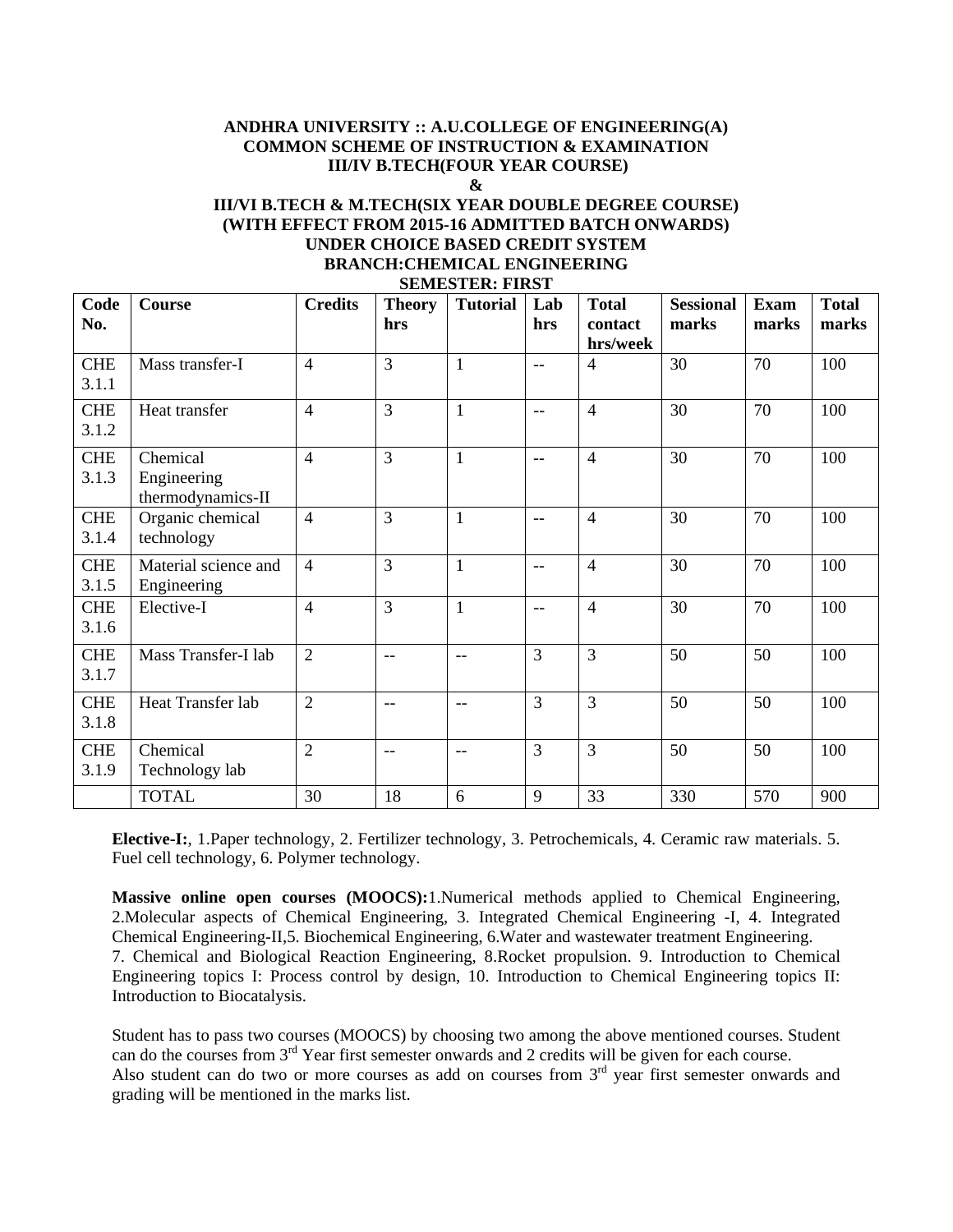## **ANDHRA UNIVERSITY :: A.U.COLLEGE OF ENGINEERING(A) COMMON SCHEME OF INSTRUCTION & EXAMINATION III/IV B.TECH(FOUR YEAR COURSE) & III/VI B.TECH & M.TECH(SIX YEAR DOUBLE DEGREE COURSE) (WITH EFFECT FROM 2015-16 ADMITTED BATCH ONWARDS)**

#### **UNDER CHOICE BASED CREDIT SYSTEM BRANCH:CHEMICAL ENGINEERING SEMESTER: SECOND**

| Code<br>No.         | Course                                 | <b>Credits</b> | <b>Theory</b><br>hrs | <b>Tutorial</b> | Lab<br>hrs        | <b>Total</b><br>contact<br>hrs/week | <b>Sessional</b><br>marks | <b>Exam</b><br>marks | <b>Total</b><br>marks |
|---------------------|----------------------------------------|----------------|----------------------|-----------------|-------------------|-------------------------------------|---------------------------|----------------------|-----------------------|
| <b>CHE</b><br>3.2.1 | Mass transfer-II                       | $\overline{4}$ | $\overline{3}$       | $\mathbf{1}$    | $-$               | $\overline{4}$                      | 30                        | 70                   | 100                   |
| <b>CHE</b><br>3.2.2 | Chemical<br>Reaction<br>Engineering-I  | $\overline{4}$ | $\overline{3}$       | $\mathbf{1}$    | $-$               | $\overline{4}$                      | 30                        | 70                   | 100                   |
| <b>CHE</b><br>3.2.3 | Process<br>Instrumentation             | $\overline{4}$ | $\overline{3}$       | $\mathbf{1}$    | $-$               | $\overline{4}$                      | 30                        | 70                   | 100                   |
| <b>CHE</b><br>3.2.4 | Chemical<br>Engineering<br>Mathematics | $\overline{4}$ | $\overline{3}$       | $\mathbf{1}$    | $\qquad \qquad -$ | $\overline{4}$                      | 30                        | 70                   | 100                   |
| <b>CHE</b><br>3.2.5 | Process<br>dynamics and<br>control     | $\overline{4}$ | $\overline{3}$       | $\mathbf{1}$    | $-$               | $\overline{4}$                      | 30                        | 70                   | 100                   |
| <b>CHE</b><br>3.2.6 | Elective-II                            | $\overline{4}$ | $\overline{3}$       | $\mathbf{1}$    | $- -$             | $\overline{4}$                      | 30                        | 70                   | 100                   |
| <b>CHE</b><br>3.2.7 | Mass transfer-II<br>lab                | $\overline{2}$ | $-$                  | $-$             | $\overline{3}$    | $\overline{3}$                      | 50                        | 50                   | 100                   |
| <b>CHE</b><br>3.2.8 | Process<br>dynamics and<br>control lab | $\overline{2}$ | $-$                  | $-$             | $\overline{3}$    | $\overline{3}$                      | 50                        | 50                   | 100                   |
| <b>CHE</b><br>3.2.9 | Soft skills lab                        | $\overline{2}$ | $-$                  | $-$             | $\overline{3}$    | $\overline{3}$                      | 50                        | 50                   | 100                   |
|                     | <b>TOTAL</b>                           | 30             | 18                   | 6               | 9                 | 33                                  | 330                       | 570                  | 900                   |

**Elective-II:**, 1. Computer applications in chemical Engineering , 2. Process modeling and simulation, 3.Petroleum refining, 4. Whiteware and heavy clayware, 5.Computational fluid dynamics , 6. Multicomponent separation processes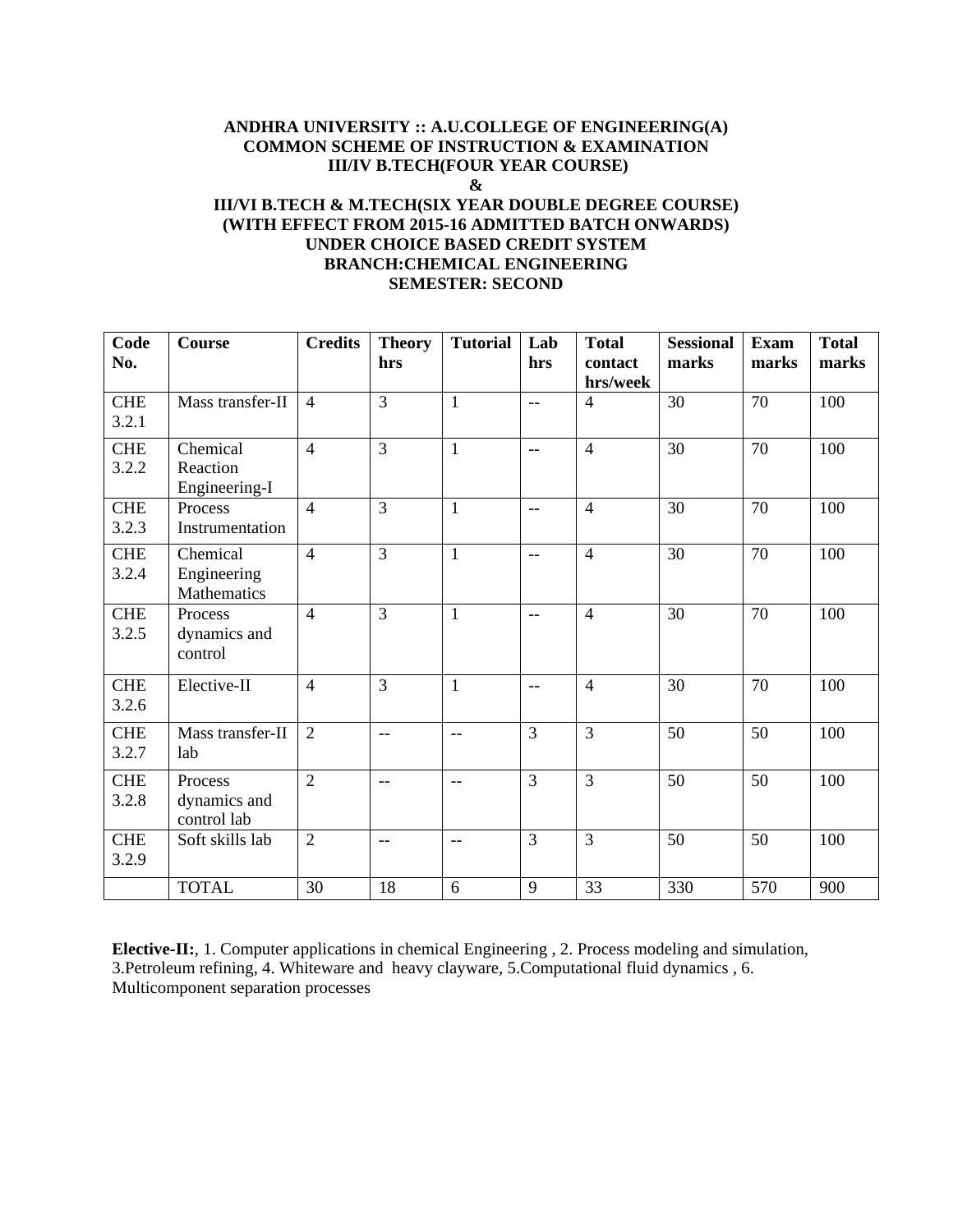#### **ANDHRA UNIVERSITY :: A.U.COLLEGE OF ENGINEERING(A) COMMON SCHEME OF INSTRUCTION & EXAMINATION IV/IV B.TECH(FOUR YEAR COURSE) & IV/VI B.TECH & M.TECH(SIX YEAR DOUBLE DEGREE COURSE) (WITH EFFECT FROM 2015-16 ADMITTED BATCH ONWARDS) UNDER CHOICE BASED CREDIT SYSTEM**

## **BRANCH:CHEMICAL ENGINEERING SEMESTER: FIRST**

| Code<br>No.         | <b>Course</b>                                     | <b>Credits</b> | <b>Theory</b><br>hrs     | <b>Tutorial</b>          | Lab<br>hrs               | <b>Total</b><br>contact | <b>Sessional</b><br>marks | <b>Exam</b><br>marks     | <b>Total</b><br>marks |
|---------------------|---------------------------------------------------|----------------|--------------------------|--------------------------|--------------------------|-------------------------|---------------------------|--------------------------|-----------------------|
|                     |                                                   |                |                          |                          |                          | hrs/wek                 |                           |                          |                       |
| <b>CHE</b><br>4.1.1 | Transport<br>phenomena                            | $\overline{4}$ | 3                        | $\mathbf{1}$             | $\overline{\phantom{a}}$ | $\overline{4}$          | 30                        | 70                       | 100                   |
| <b>CHE</b><br>4.1.2 | Industrial<br>management                          | $\overline{4}$ | $\overline{3}$           | $\mathbf{1}$             | $\overline{\phantom{a}}$ | $\overline{4}$          | 30                        | 70                       | 100                   |
| <b>CHE</b><br>4.1.3 | Chemical plant<br>equipment<br>design             | $\overline{4}$ | $\overline{3}$           | $\mathbf{1}$             | $-$                      | $\overline{4}$          | 30                        | 70                       | 100                   |
| <b>CHE</b><br>4.1.4 | Process<br>Engineering<br>Economics               | $\overline{4}$ | $\overline{3}$           | $\mathbf{1}$             | $\overline{\phantom{a}}$ | $\overline{4}$          | 30                        | 70                       | 100                   |
| <b>CHE</b><br>4.1.5 | Chemical<br><b>Reaction Engg-</b><br>$\mathbf{I}$ | $\overline{4}$ | $\overline{3}$           | $\mathbf{1}$             | $\overline{\phantom{m}}$ | $\overline{4}$          | 30                        | 70                       | 100                   |
| <b>CHE</b><br>4.1.6 | Elective-III                                      | $\overline{4}$ | $\overline{4}$           | $\overline{\phantom{m}}$ | $\overline{\phantom{a}}$ | $\overline{4}$          | 30                        | 70                       | 100                   |
| <b>CHE</b><br>4.1.7 | Chemical<br><b>Reaction Engg</b><br>lab           | $\overline{2}$ | $\mathbf{u}$             | $-$                      | $\overline{3}$           | $\overline{3}$          | 50                        | 50                       | 100                   |
| <b>CHE</b><br>4.1.8 | CPED lab                                          | $\overline{2}$ | $- -$                    | $- -$                    | $\overline{3}$           | 3                       | 50                        | 50                       | 100                   |
| <b>CHE</b><br>4.1.9 | Seminar                                           | $\overline{2}$ | $\overline{\phantom{m}}$ | $\overline{\phantom{m}}$ | $\overline{3}$           | 3                       | 100                       | $\overline{\phantom{a}}$ | 100                   |
|                     | <b>TOTAL</b>                                      | 30             | 19                       | 5                        | 9                        | 33                      | 380                       | 520                      | 900                   |

**Elective-III:** 1. Computer aided design, 2. Industrial pollution control Engineering, 3. Process optimization, 4. Reservoir Engineering, 5. Fuels , Refractories and furnaces, 6. Biochemical Engineering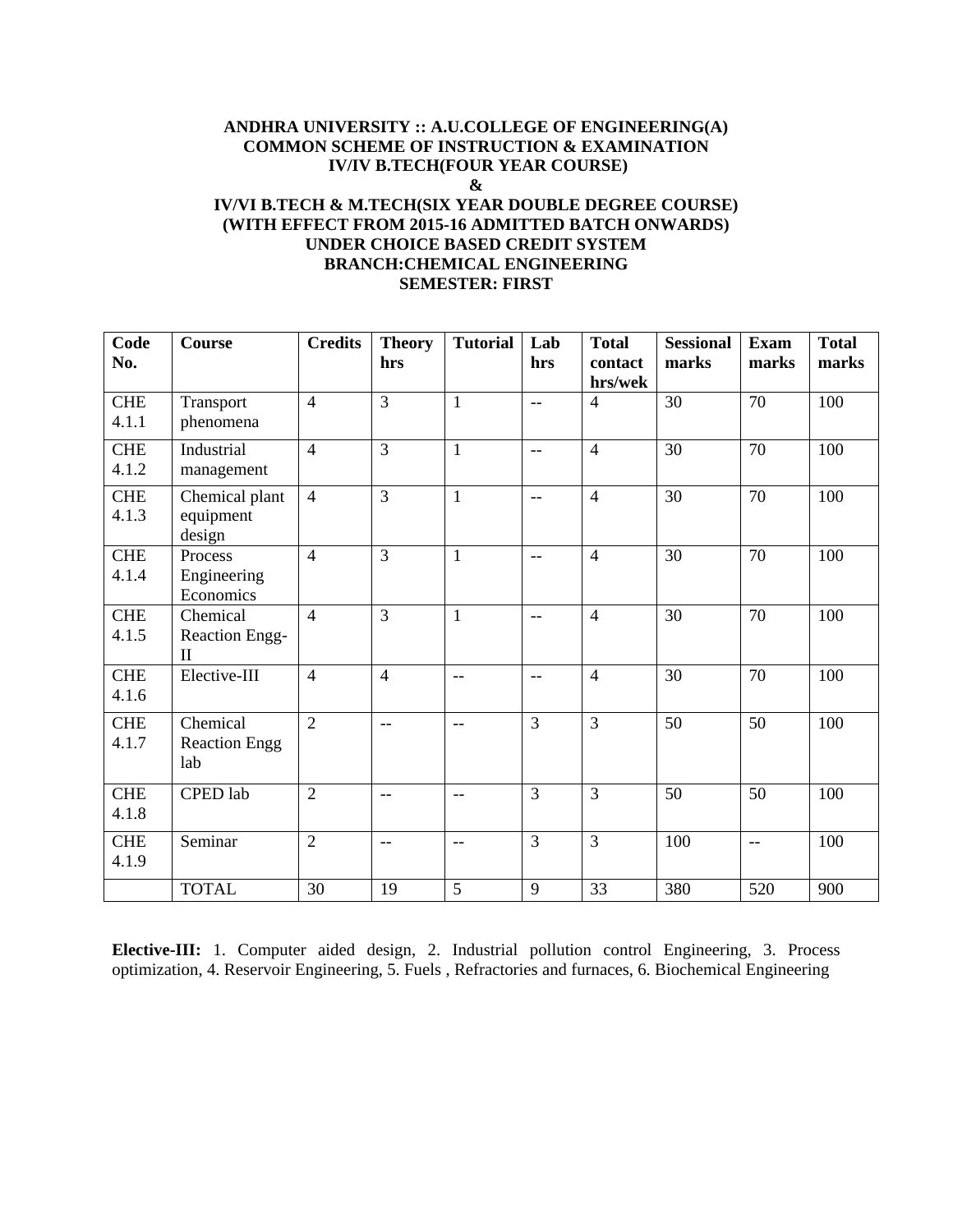#### **ANDHRA UNIVERSITY :: A.U.COLLEGE OF ENGINEERING(A) COMMON SCHEME OF INSTRUCTION & EXAMINATION IV/IV B.TECH(FOUR YEAR COURSE) & IV/VI B.TECH & M.TECH(SIX YEAR DOUBLE DEGREE COURSE) (WITH EFFECT FROM 2015-16 ADMITTED BATCH ONWARDS) UNDER CHOICE BASED CREDIT SYSTEM BRANCH:CHEMICAL ENGINEERING SEMESTER: SECOND**

| Code<br>No.         | <b>Course</b>                 | Credits <sup>1</sup> | Theory | <b>Tutorial</b> | Lab | <b>Total</b><br>hrs/week   marks | <b>Sessional</b> | Exam<br>marks | <b>Total</b><br>marks |
|---------------------|-------------------------------|----------------------|--------|-----------------|-----|----------------------------------|------------------|---------------|-----------------------|
| <b>CHE</b><br>4.2.1 | Industrial<br>Training report | 20                   | $- -$  | $- -$           | --  | --                               | $- -$            | 100           | 100                   |
|                     | <b>TOTAL</b>                  | 20                   | $- -$  | $- -$           | --  | --                               | $- -$            | 100           | 100                   |

**Note**: 50% of the 4/4 & 4/6, 1<sup>st</sup> semester students will do course work in the first semester and the remaining 50% of the students will go for industrial training. The students who have gone for industrial training during first semester will do 1<sup>st</sup> semester course work in second semester and the students who have done course work in 1<sup>st</sup> semester will go for industrial training during second semester.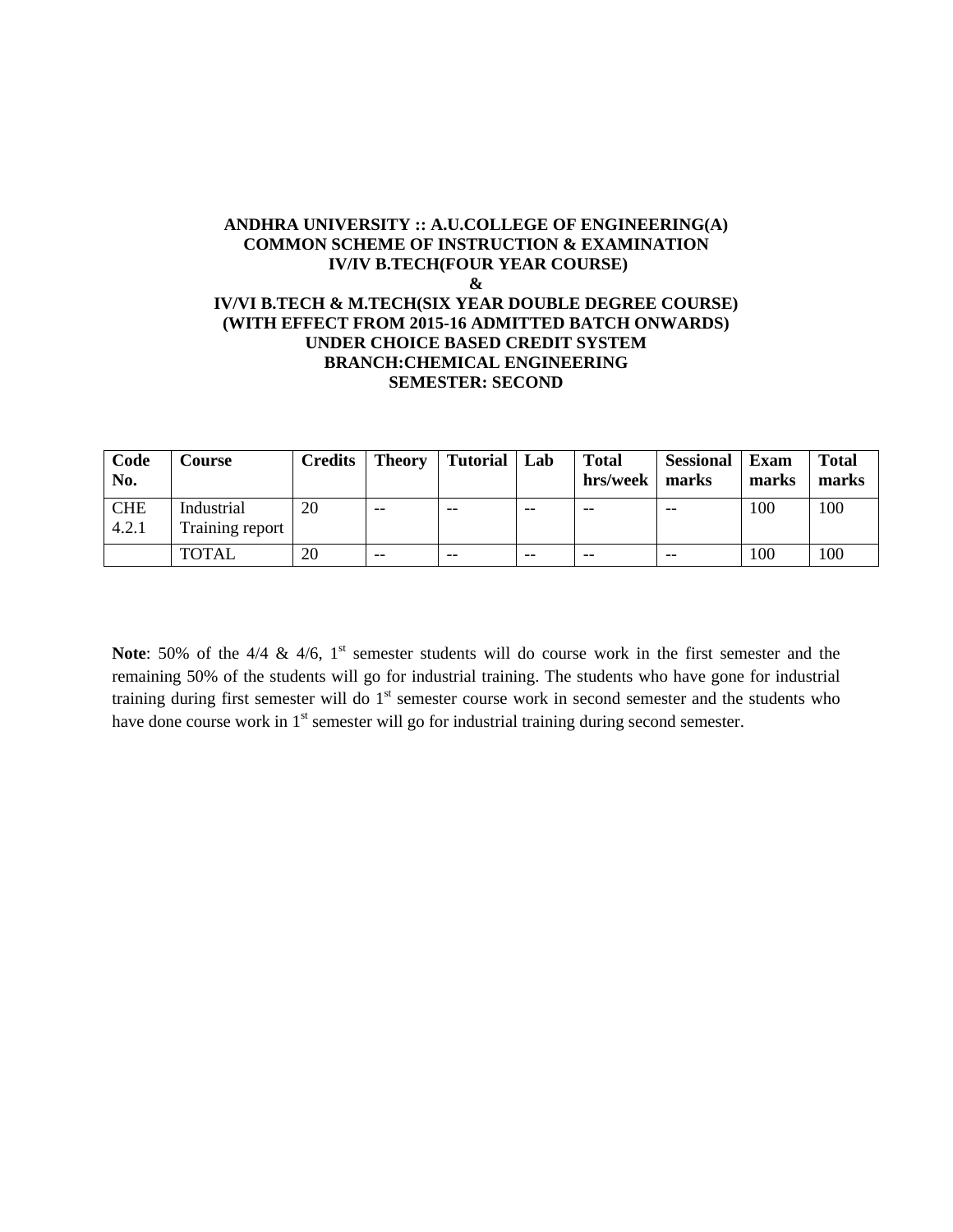#### **ANDHRA UNIVERSITY :: A.U.COLLEGE OF ENGINEERING(A) SCHEME OF INSTRUCTION & EXAMINATION V/VI B.TECH & M.TECH(SIX YEAR DOUBLE DEGREE COURSE) (WITH EFFECT FROM 2015-16 ADMITTED BATCH ONWARDS) UNDER CHOICE BASED CREDIT SYSTEM BRANCH: CHEMICAL ENGINEERING SEMESTER: FIRST**

| Code<br>No.          | <b>Course</b>                         | <b>Credits</b> | <b>Theory</b>  | <b>Tutorial</b> | Lab | <b>Total</b>   | <b>Sessional</b><br>marks | <b>Exam</b><br>marks | <b>Total</b><br>marks |
|----------------------|---------------------------------------|----------------|----------------|-----------------|-----|----------------|---------------------------|----------------------|-----------------------|
| <b>CHEM</b><br>5.1.1 | Process<br>modeling and<br>simulation | $\overline{4}$ | 3              | $\mathbf{1}$    | $-$ | $\overline{4}$ | 30                        | 70                   | 100                   |
| <b>CHEM</b><br>5.1.2 | Process<br>dynamics and<br>control    | $\overline{4}$ | 3              | $\mathbf{1}$    | $-$ | $\overline{4}$ | 30                        | 70                   | 100                   |
| <b>CHEM</b><br>5.1.3 | Chemical<br>Reaction<br>Engineering   | $\overline{4}$ | 3              | $\mathbf{1}$    | $-$ | $\overline{4}$ | 30                        | 70                   | 100                   |
| <b>CHEM</b><br>5.1.4 | Transport<br>phenomena                | $\overline{4}$ | 3              | $\mathbf{1}$    | $-$ | $\overline{4}$ | 30                        | 70                   | 100                   |
| <b>CHEM</b><br>5.1.5 | Elective-I                            | $\overline{4}$ | $\overline{4}$ | $-$             | $-$ | $\overline{4}$ | 30                        | 70                   | 100                   |
| <b>CHEM</b><br>5.1.6 | Elective lab                          | 3              | $-$            | $-$             | 6   | 6              | 50                        | $50*$                | 100                   |
| <b>CHEM</b><br>5.1.7 | Seminar                               | $\overline{3}$ | $-$            | $-$             | 6   | 6              | 100                       | $-$                  | 100                   |
|                      | <b>TOTAL</b>                          | 26             | 16             | 4               | 12  | 32             | 300                       | 400                  | 700                   |

\*Only internal evaluation.

**Elective-I:** 1. Petroleum Refinery Engineering, 2. Energy Engineering, 3. Electrochemical Engineering, 4. Corrosion Engineering, 5. Process dynamics and control, 6. Reaction Engineering.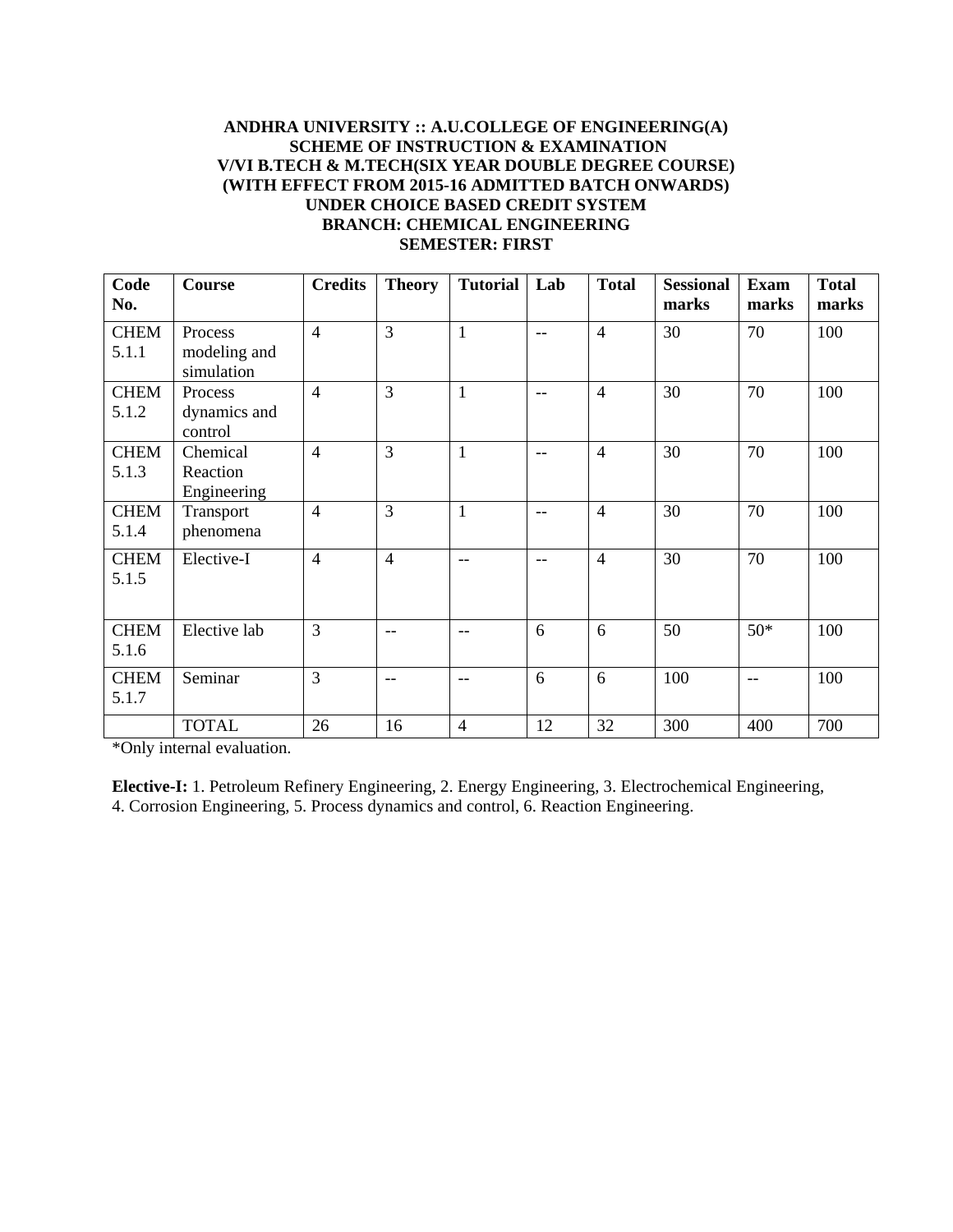### **ANDHRA UNIVERSITY :: A.U.COLLEGE OF ENGINEERING(A) SCHEME OF INSTRUCTION & EXAMINATION V/VI B.TECH & M.TECH(SIX YEAR DOUBLE DEGREE COURSE) (WITH EFFECT FROM 2015-16 ADMITTED BATCH ONWARDS) UNDER CHOICE BASED CREDIT SYSTEM BRANCH:CHEMICAL ENGINEERING SEMESTER: SECOND**

| Code<br>No.          | <b>Course</b>                                      | <b>Credits</b> | <b>Theory</b>  | <b>Tutorial</b> | Lab   | <b>Total</b>   | <b>Sessional</b><br>marks | <b>Exam</b><br>marks | <b>Total</b><br>marks |
|----------------------|----------------------------------------------------|----------------|----------------|-----------------|-------|----------------|---------------------------|----------------------|-----------------------|
| <b>CHEM</b><br>5.2.1 | Computer aided<br>design                           | $\overline{4}$ | 3              | $\mathbf{1}$    | $- -$ | $\overline{4}$ | 30                        | 70                   | 100                   |
| <b>CHEM</b><br>5.2.2 | Advanced<br>Engineering<br>maths and<br>statistics | $\overline{4}$ | 3              | $\mathbf{1}$    | $-$   | $\overline{4}$ | 30                        | 70                   | 100                   |
| <b>CHEM</b><br>5.2.3 | Advanced mass<br>transfer                          | $\overline{4}$ | $\overline{3}$ | $\mathbf{1}$    | $-$   | $\overline{4}$ | 30                        | 70                   | 100                   |
| <b>CHEM</b><br>5.2.4 | Pollution<br>control                               | $\overline{4}$ | $\overline{3}$ | $\mathbf{1}$    | $- -$ | $\overline{4}$ | 30                        | 70                   | 100                   |
| <b>CHEM</b><br>5.2.5 | Elective-II                                        | $\overline{4}$ | $\overline{4}$ | $-$             | $-$   | $\overline{4}$ | 30                        | 70                   | 100                   |
| <b>CHEM</b><br>5.2.6 | Elective lab                                       | $\overline{3}$ | $-$            | $-$             | 6     | 6              | 50                        | 50                   | 100                   |
| <b>CHEM</b><br>5.2.7 | Seminar                                            | $\overline{3}$ | $-$            | $-$             | 6     | 6              | 100                       | $-$                  | 100                   |
|                      | <b>TOTAL</b>                                       | 26             | 16             | $\overline{4}$  | 12    | 32             | 300                       | 400                  | 700                   |

#### **Elective – II :**

- **1.** Petroleum Refinery Engineering
- **2.** Energy Engineering
- **3.** Electrochemical Engineering
- **4.** Corrosion Engineering
- **5.** Process Dynamics and Control
- **6.** Reaction Engineering.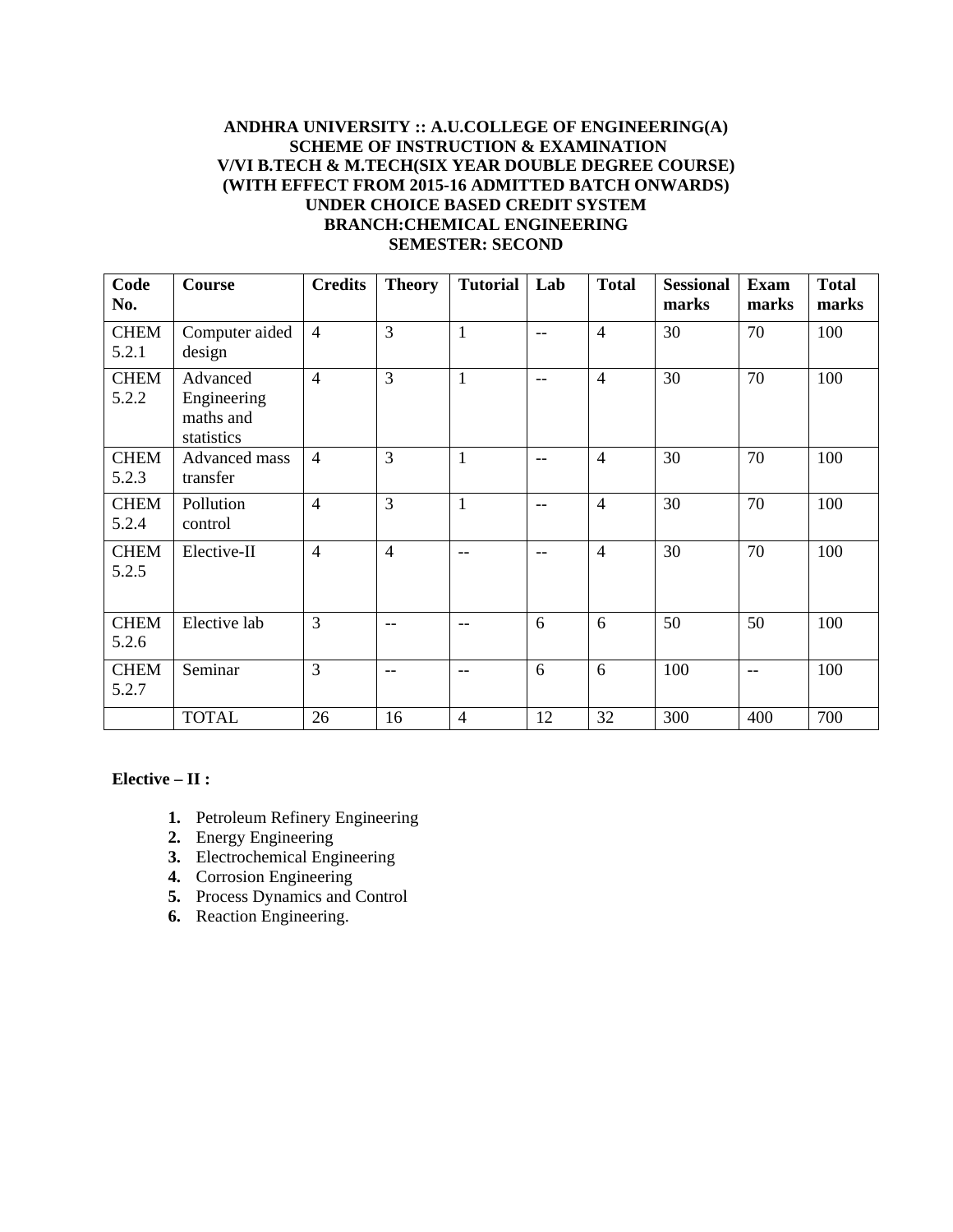#### **ANDHRA UNIVERSITY :: A.U.COLLEGE OF ENGINEERING(A) SCHEME OF INSTRUCTION & EXAMINATION VI/VI B.TECH & M.TECH(SIX YEAR DOUBLE DEGREE COURSE) (WITH EFFECT FROM 2015-16 ADMITTED BATCH ONWARDS) UNDER CHOICE BASED CREDIT SYSTEM BRANCH: CHEMICAL ENGINEERING SEMESTER: FIRST & SECOND**

#### **PROJECT WORK:**

- Project guide will be allotted at the beginning of first semester and the student has to give presentation on his/her project work at the end of first semester and grading will be awarded as A,B,C or F.
- At the end of second semester final viva-voce examination will be conducted and grading will be awarded as A,B,C or F.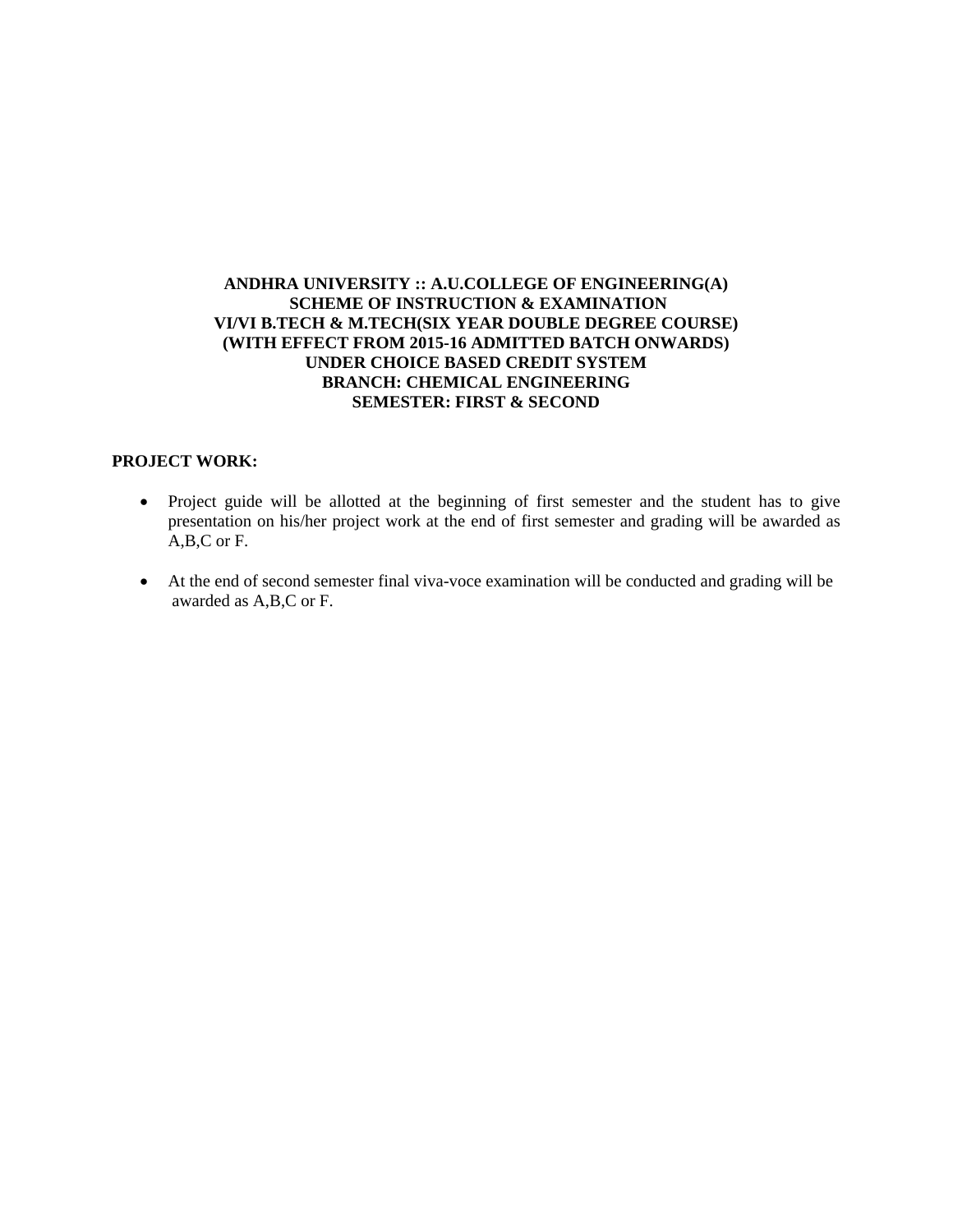#### **ANDHRA UNIVERSITY :: A.U.COLLEGE OF ENGINEERING(A) SCHEME OF INSTRUCTION & EXAMINATION I/IV B.TECH(FOUR YEAR COURSE) (WITH EFFECT FROM 2015-16 ADMITTED BATCH ONWARDS) UNDER CHOICE BASED CREDIT SYSTEM BRANCH: BIOTECHNOLOGY SEMESTER: FIRST**

| Code<br>No.         | <b>Course</b>                                           | <b>Credits</b> | <b>Theory</b>            | <b>Tutorial</b> | Lab            | <b>Total</b>   | <b>Sessional</b><br>marks | <b>Exam</b><br>marks | <b>Total</b><br>marks |
|---------------------|---------------------------------------------------------|----------------|--------------------------|-----------------|----------------|----------------|---------------------------|----------------------|-----------------------|
| <b>ENG</b><br>1101  | English                                                 | $\overline{4}$ | $\overline{3}$           | $\mathbf{1}$    | $-$            | $\overline{4}$ | 30                        | 70                   | 100                   |
| <b>ENG</b><br>1102  | Mathematics-I                                           | $\overline{4}$ | $\overline{3}$           | $\mathbf{1}$    | $\frac{1}{2}$  | $\overline{4}$ | 30                        | 70                   | 100                   |
| <b>ENG</b><br>1103  | Mathematics-II                                          | $\overline{4}$ | $\overline{3}$           | $\mathbf{1}$    | $\mathbf{u}$   | $\overline{4}$ | 30                        | 70                   | 100                   |
| <b>ENG</b><br>1104  | Chemistry                                               | $\overline{4}$ | $\overline{3}$           | $\mathbf{1}$    | $-$            | $\overline{4}$ | 30                        | 70                   | 100                   |
| <b>ENG</b><br>1106  | Computer<br>programming<br>and numerical<br>methods     | $\overline{4}$ | $\overline{3}$           | $\mathbf{1}$    | $-$            | $\overline{4}$ | 30                        | 70                   | 100                   |
| ${\rm ENG}$<br>1108 | History of<br>science and<br>technology                 | $\overline{2}$ | $\overline{2}$           | $-$             | $-$            | $\overline{2}$ | 30                        | 70                   | 100                   |
| <b>ENG</b><br>1110  | Chemistry lab                                           | $\overline{2}$ | $\overline{\phantom{a}}$ | $-$             | $\overline{3}$ | $\overline{3}$ | 50                        | 50                   | 100                   |
| <b>ENG</b><br>1112  | Computer<br>programming<br>and numerical<br>methods lab | $\overline{2}$ | $\overline{\phantom{a}}$ | $-$             | $\overline{3}$ | $\overline{3}$ | 50                        | 50                   | 100                   |
| <b>ENG</b><br>1114  | NCC/NSS/<br>Sports(Audit)                               | $\overline{2}$ | $\overline{\phantom{a}}$ | $\frac{1}{2}$   | $\mathbf{u}$   | $\overline{3}$ | $-$                       | $-$                  | $\frac{1}{2}$         |
|                     | <b>TOTAL</b>                                            | 28             | 17                       | $\overline{5}$  | 6              | 31             | 280                       | 520                  | 800                   |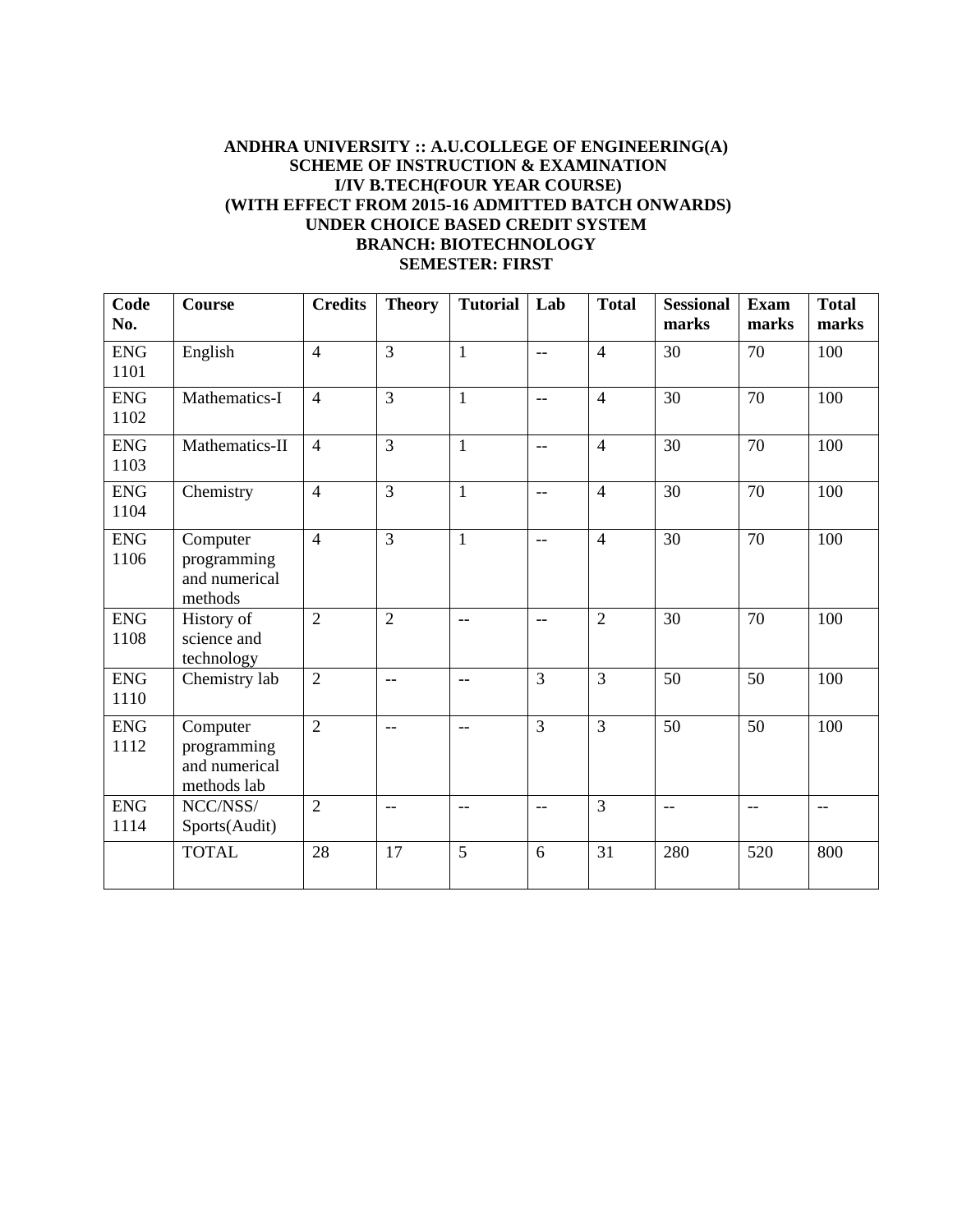## **ANDHRA UNIVERSITY :: A.U.COLLEGE OF ENGINEERING(A) SCHEME OF INSTRUCTION & EXAMINATION I/IV B.TECH(FOUR YEAR COURSE) (WITH EFFECT FROM 2015-16 ADMITTED BATCH ONWARDS) UNDER CHOICE BASED CREDIT SYSTEM BRANCH: BIOTECHNOLOGY SEMESTER: SECOND**

| Code               | Course                     | <b>Credits</b> | <b>Theory</b>  | <b>Tutorial</b> | Lab               | <b>Total</b>   | <b>Sessional</b><br>marks | <b>Exam</b><br>marks | <b>Total</b><br>marks |
|--------------------|----------------------------|----------------|----------------|-----------------|-------------------|----------------|---------------------------|----------------------|-----------------------|
| <b>ENG</b><br>1201 | Mathematics-III            | $\overline{4}$ | 3              | 1               | $-$               | $\overline{4}$ | 30                        | 70                   | 100                   |
| <b>ENG</b><br>1202 | Physics                    | $\overline{4}$ | 3              | 1               | $\qquad \qquad -$ | $\overline{4}$ | 30                        | 70                   | 100                   |
| <b>ENG</b><br>1204 | Engg.Graphics              | $\overline{4}$ | $\overline{2}$ |                 | 3                 | 5              | 30                        | 70                   | 100                   |
| <b>ENG</b><br>1206 | Ethics and moral<br>values | $\overline{2}$ | $\overline{2}$ |                 | $-$               | $\overline{2}$ | 30                        | 70                   | 100                   |
| DS<br>1208         | Inorganic<br>chemistry     | $\overline{4}$ | 3              | $\mathbf{1}$    | --                | $\overline{4}$ | 30                        | 70                   | 100                   |
| <b>ENG</b><br>1209 | Physics lab                | $\overline{2}$ | $-$            | $-$             | 3                 | 3              | 50                        | 50                   | 100                   |
| <b>ENG</b><br>1211 | workshop                   | $\overline{2}$ | --             |                 | 3                 | 3              | 50                        | 50                   | 100                   |
| <b>ENG</b><br>1213 | English language<br>lab    | $\overline{2}$ | --             | --              | 3                 | 3              | 50                        | 50                   | 100                   |
| <b>ENG</b><br>1214 | NCC/NSS/Sports<br>(Audit)  | $\overline{2}$ | --             |                 | --                | 3              | $-$                       |                      |                       |
|                    | Total                      | 26             | 13             | 3               | 12                | 31             | 300                       | 500                  | 800                   |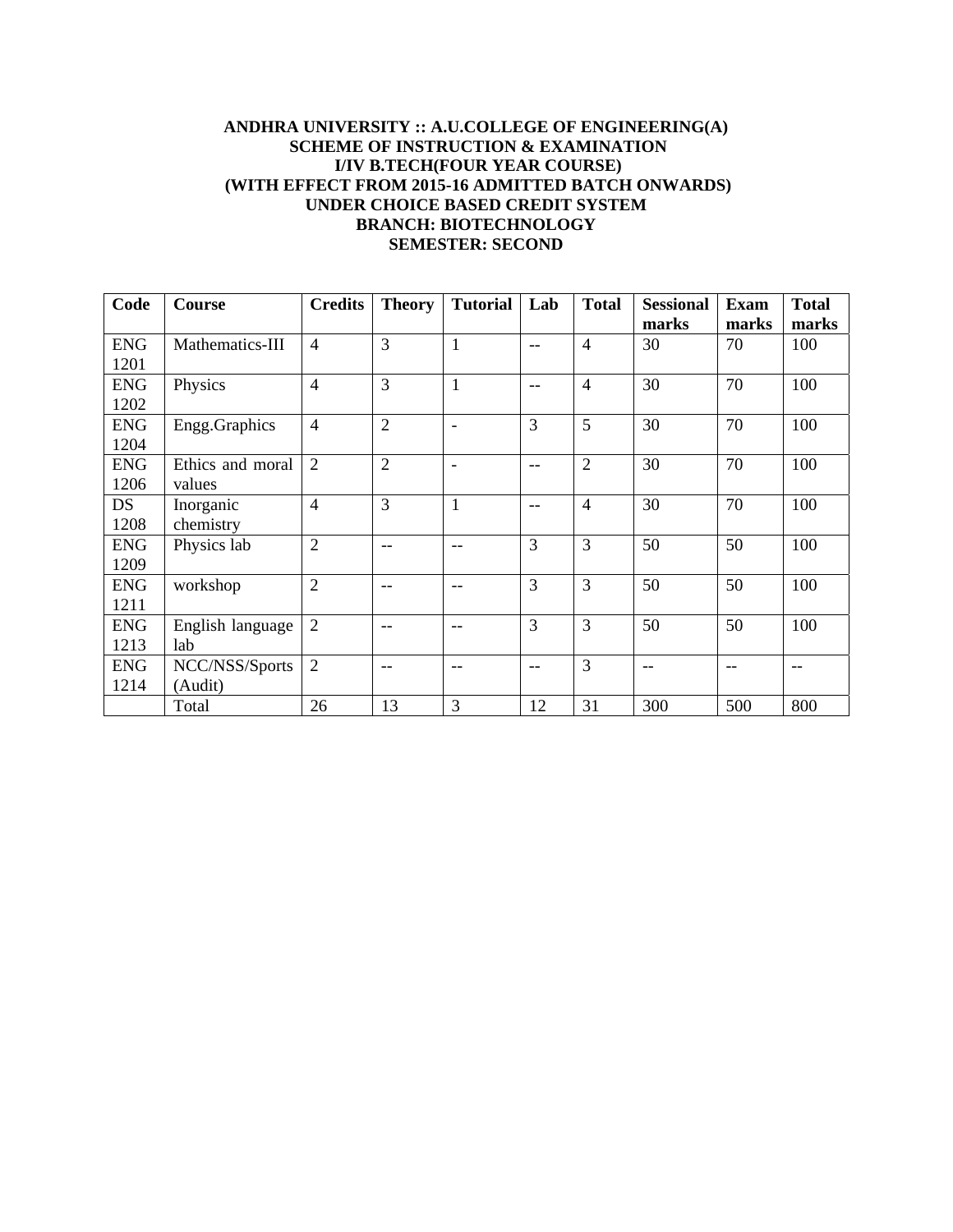### **ANDHRA UNIVERSITY :: A.U.COLLEGE OF ENGINEERING(A) SCHEME OF INSTRUCTION & EXAMINATION II/IV B.TECH(FOUR YEAR COURSE) (WITH EFFECT FROM 2015-16 ADMITTED BATCH ONWARDS) UNDER CHOICE BASED CREDIT SYSTEM BRANCH: BIOTECHNOLOGY SEMESTER: FIRST**

| Code<br>No.        | <b>Course</b>                                             | <b>Credits</b> | <b>Theory</b> | <b>Tutorial</b> | Lab | <b>Total</b>   | <b>Sessional</b><br>marks | <b>Exam</b><br>marks | <b>Total</b><br>marks |
|--------------------|-----------------------------------------------------------|----------------|---------------|-----------------|-----|----------------|---------------------------|----------------------|-----------------------|
| <b>BT</b><br>2.1.1 | Microbiology                                              | $\overline{4}$ | 3             | $\mathbf{1}$    | $-$ | $\overline{4}$ | 30                        | 70                   | 100                   |
| <b>BT</b><br>2.1.2 | Physical<br>chemistry                                     | $\overline{4}$ | 3             | $\mathbf{1}$    | $-$ | $\overline{4}$ | 30                        | 70                   | 100                   |
| <b>BT</b><br>2.1.3 | Organic<br>chemistry                                      | $\overline{4}$ | 3             | $\mathbf{1}$    | $-$ | $\overline{4}$ | 30                        | 70                   | 100                   |
| <b>BT</b><br>2.1.4 | Fundamentals<br>of Biology                                | $\overline{4}$ | 3             | $\mathbf{1}$    | $-$ | $\overline{4}$ | 30                        | 70                   | 100                   |
| <b>BT</b><br>2.1.5 | Genetics                                                  | $\overline{4}$ | 3             | $\mathbf{1}$    | $-$ | $\overline{4}$ | 30                        | 70                   | 100                   |
| BT<br>2.1.6        | <b>Basic Electrical</b><br>and Electronics<br>Engineering | $\overline{4}$ | 3             | $\mathbf{1}$    | $-$ | $\overline{4}$ | 30                        | 70                   | 100                   |
| <b>BT</b><br>2.1.7 | Organic<br>Chemistry lab                                  | $\overline{2}$ | $-$           | $-$             | 3   | 3              | 50                        | 50                   | 100                   |
| <b>BT</b><br>2.1.8 | Microbiology<br>lab                                       | $\overline{2}$ | $-$           | $-$             | 3   | 3              | 50                        | 50                   | 100                   |
|                    | <b>TOTAL</b>                                              | 28             | 18            | 6               | 6   | 30             | 280                       | 520                  | 800                   |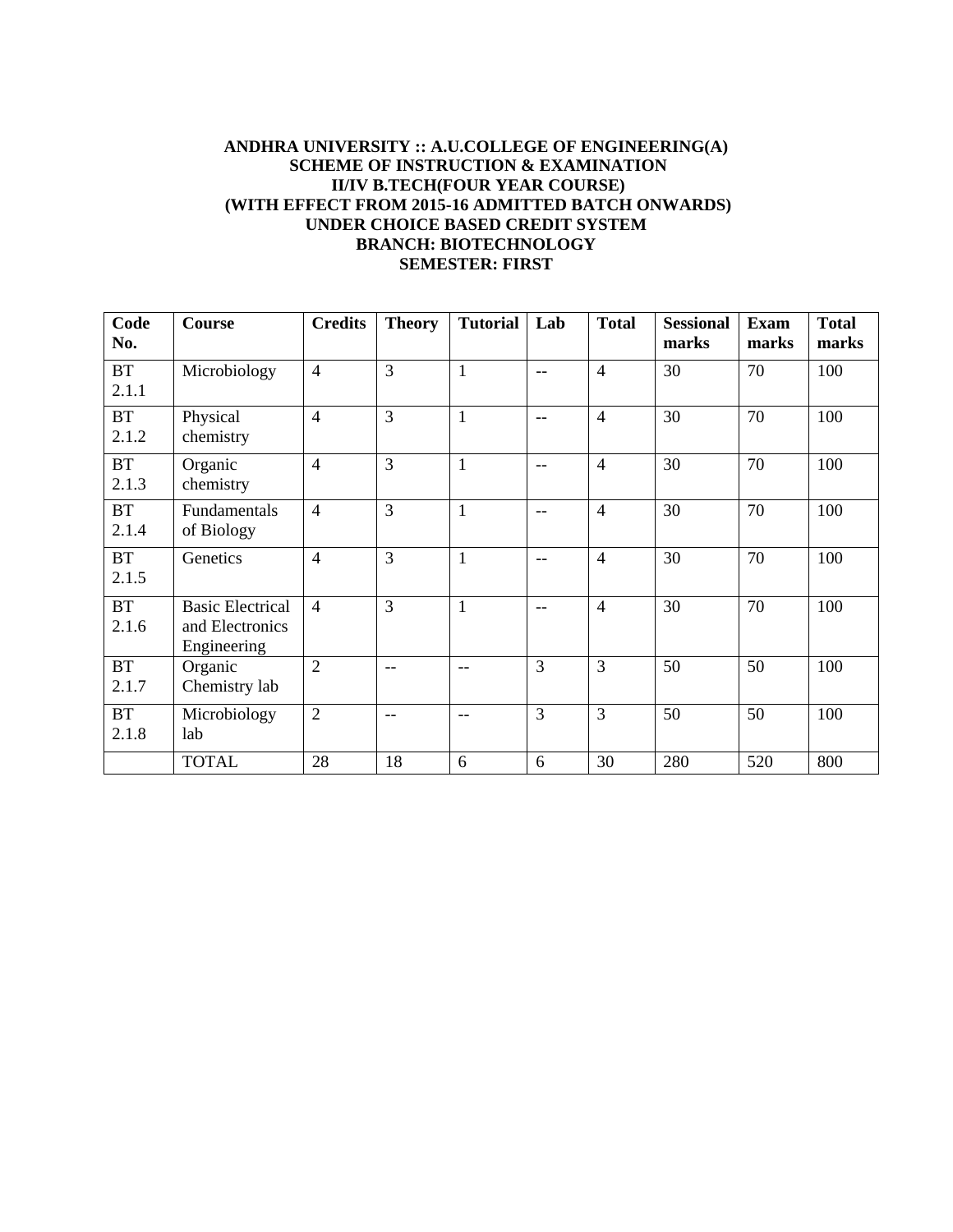### **ANDHRA UNIVERSITY :: A.U.COLLEGE OF ENGINEERING(A) SCHEME OF INSTRUCTION & EXAMINATION II/IV B.TECH(FOUR YEAR COURSE) (WITH EFFECT FROM 2015-16 ADMITTED BATCH ONWARDS) UNDER CHOICE BASED CREDIT SYSTEM BRANCH: BIOTECHNOLOGY SEMESTER: SECOND**

| Code<br>No.        | <b>Course</b>                                        | <b>Credits</b> | <b>Theory</b>            | <b>Tutorial</b>          | Lab            | <b>Total</b>   | <b>Sessional</b><br>marks | <b>Exam</b><br>marks | <b>Total</b><br>marks |
|--------------------|------------------------------------------------------|----------------|--------------------------|--------------------------|----------------|----------------|---------------------------|----------------------|-----------------------|
| <b>BT</b><br>2.2.1 | Biochemistry                                         | $\overline{4}$ | 3                        | $\mathbf{1}$             | $-$            | $\overline{4}$ | 30                        | 70                   | 100                   |
| <b>BT</b><br>2.2.2 | Bio analytical<br>techniques                         | $\overline{4}$ | 3                        | $\mathbf{1}$             | $-$            | $\overline{4}$ | 30                        | 70                   | 100                   |
| <b>BT</b><br>2.2.3 | Cell and<br>molecular<br>biology                     | $\overline{4}$ | $\overline{3}$           | $\mathbf{1}$             | $-$            | $\overline{4}$ | 30                        | 70                   | 100                   |
| <b>BT</b><br>2.2.4 | Process<br>calculations                              | $\overline{4}$ | 3                        | $\mathbf{1}$             | $-$            | $\overline{4}$ | 30                        | 70                   | 100                   |
| <b>BT</b><br>2.2.5 | <b>Fluid Mechanics</b><br>and Heat transfer          | $\overline{4}$ | $\overline{3}$           | $\mathbf{1}$             | $-$            | $\overline{4}$ | 30                        | 70                   | 100                   |
| <b>BT</b><br>2.2.6 | Environmental<br>studies                             | $\overline{2}$ | $\overline{2}$           | $- -$                    | $-$            | $\overline{2}$ | 30                        | 70                   | 100                   |
| <b>BT</b><br>2.2.7 | Biochemistry and<br>Bio analytical<br>Techniques lab | $\overline{2}$ | $\overline{\phantom{a}}$ | $-$                      | $\overline{3}$ | 3              | 50                        | 50                   | 100                   |
| <b>BT</b><br>2.2.8 | Fluid mechanics<br>lab                               | $\overline{2}$ | $- -$                    | $-$                      | $\overline{3}$ | $\overline{3}$ | 50                        | 50                   | 100                   |
| <b>BT</b><br>2.2.9 | Cell and<br>molecular<br>biology lab                 | $\overline{2}$ | $\frac{1}{2}$            | $\overline{\phantom{a}}$ | $\overline{3}$ | 3              | 50                        | 50                   | 100                   |
|                    | <b>TOTAL</b>                                         | 28             | 17                       | 5                        | 9              | 31             | 330                       | 570                  | 900                   |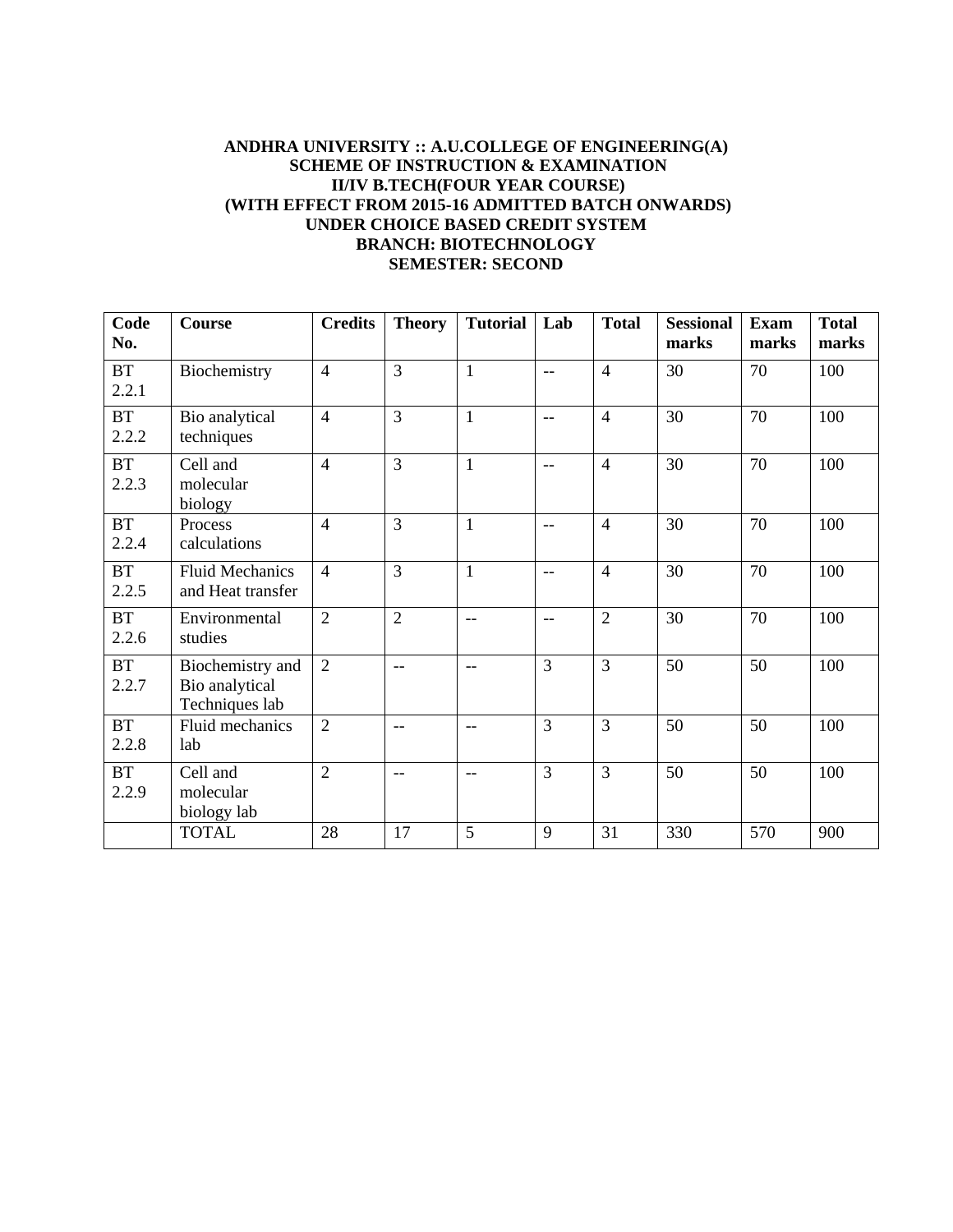#### **ANDHRA UNIVERSITY :: A.U.COLLEGE OF ENGINEERING(A) SCHEME OF INSTRUCTION & EXAMINATION III/IV B.TECH(FOUR YEAR COURSE) (WITH EFFECT FROM 2015-16 ADMITTED BATCH ONWARDS) UNDER CHOICE BASED CREDIT SYSTEM BRANCH: BIOTECHNOLOGY SEMESTER: FIRST**

| Code<br>No.        | <b>Course</b>                | <b>Credits</b> | <b>Theory</b>  | <b>Tutorial</b> | Lab            | <b>Total</b>   | <b>Sessional</b><br>marks | <b>Exam</b><br>marks | <b>Total</b><br>marks |
|--------------------|------------------------------|----------------|----------------|-----------------|----------------|----------------|---------------------------|----------------------|-----------------------|
| <b>BT</b><br>3.1.1 | Mass transfer                | $\overline{4}$ | $\overline{3}$ | $\mathbf{1}$    | $-$            | $\overline{4}$ | 30                        | 70                   | 100                   |
| <b>BT</b><br>3.1.2 | <b>Biostatistics</b>         | $\overline{4}$ | $\overline{3}$ | $\mathbf{1}$    | $-$            | $\overline{4}$ | 30                        | 70                   | 100                   |
| <b>BT</b><br>3.1.3 | Downstream<br>processing     | $\overline{4}$ | $\overline{3}$ | $\mathbf{1}$    | $-$            | $\overline{4}$ | 30                        | 70                   | 100                   |
| <b>BT</b><br>3.1.4 | Enzyme<br>Engineering        | $\overline{4}$ | 3              | $\mathbf{1}$    | $-$            | $\overline{4}$ | 30                        | 70                   | 100                   |
| <b>BT</b><br>3.1.5 | Thermodynamics               | $\overline{4}$ | $\overline{3}$ | 1               | $-$            | $\overline{4}$ | 30                        | 70                   | 100                   |
| <b>BT</b><br>3.1.6 | Elective-I                   | $\overline{4}$ | $\overline{3}$ | $\mathbf{1}$    | $-$            | $\overline{4}$ | 30                        | 70                   | 100                   |
| <b>BT</b><br>3.1.7 | Unit operations<br>lab       | $\overline{2}$ | $-$            | $-$             | $\overline{3}$ | $\overline{3}$ | 50                        | 50                   | 100                   |
| <b>BT</b><br>3.1.8 | Downstream<br>Processing lab | $\overline{2}$ | --             | $- -$           | $\overline{3}$ | 3              | 50                        | 50                   | 100                   |
|                    | <b>TOTAL</b>                 | 28             | 18             | 6               | 6              | 30             | 280                       | 520                  | 800                   |

**Elective-I:** 1. Food technology, 2. Process optimization, 3. Energy Engineering, 4. Systems Biology.

**Massive online open courses (MOOCS):**1.Chemical and Biological Reaction Engineering, 2. Computation for biological Engineers, 3. Biochemical Engineering, 4.Water and wastewater treatment Engineering, 5.Cellular and Molecular Immunology, 6.Enzyme Science and Engineering, 7. Plant Biotechnology, 8.Proteomics and Genomics, 9.Tissue Engineering, 10. Metabolic Engineering,

Student has to pass two courses (MOOCS) by choosing two among the above mentioned courses. Student can do the courses from 3<sup>rd</sup> Year first semester onwards and 2 credits will be given for each course. Also student can do two or more courses as add on courses from  $3<sup>rd</sup>$  year first semester onwards and grading will be mentioned in the marks list.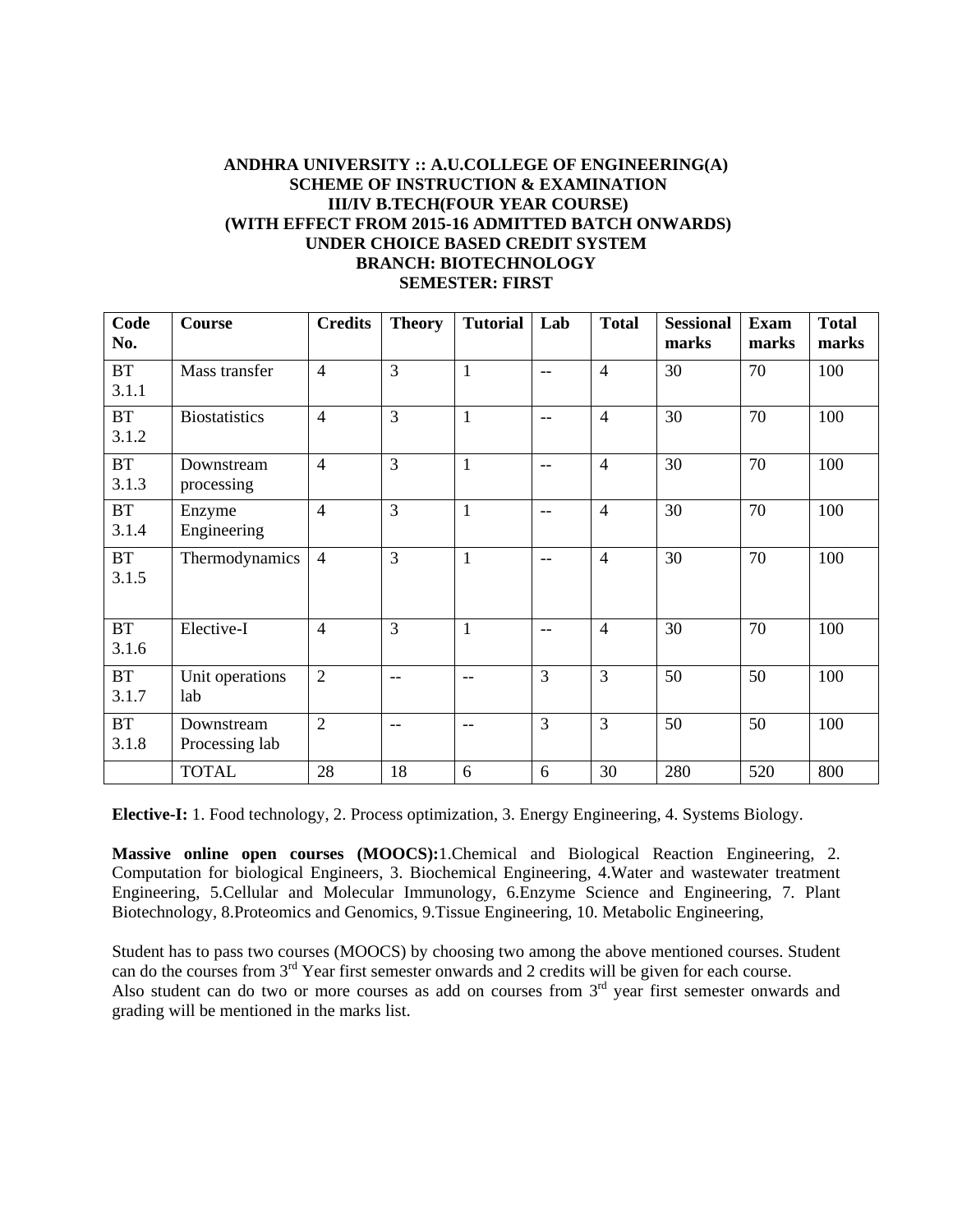## **ANDHRA UNIVERSITY :: A.U.COLLEGE OF ENGINEERING(A) SCHEME OF INSTRUCTION & EXAMINATION III/IV B.TECH(FOUR YEAR COURSE) (WITH EFFECT FROM 2015-16 ADMITTED BATCH ONWARDS) UNDER CHOICE BASED CREDIT SYSTEM BRANCH: BIOTECHNOLOGY SEMESTER: SECOND**

| Code<br>No.        | <b>Course</b>                                               | <b>Credits</b> | <b>Theory</b>            | <b>Tutorial</b>          | Lab            | <b>Total</b>   | <b>Sessional</b><br>marks | <b>Exam</b><br>marks | <b>Total</b><br>marks |
|--------------------|-------------------------------------------------------------|----------------|--------------------------|--------------------------|----------------|----------------|---------------------------|----------------------|-----------------------|
| BT<br>3.2.1        | Chemical<br>Reaction<br>Engineering                         | $\overline{4}$ | $\overline{3}$           | $\mathbf{1}$             | $-$            | $\overline{4}$ | 30                        | 70                   | 100                   |
| <b>BT</b><br>3.2.2 | Immunology                                                  | $\overline{4}$ | $\overline{3}$           | $\mathbf{1}$             | $-$            | $\overline{4}$ | 30                        | 70                   | 100                   |
| <b>BT</b><br>3.2.3 | Engineering<br>economics and<br><b>Bioprocess</b><br>design | $\overline{4}$ | $\overline{3}$           | $\mathbf{1}$             | $-$            | $\overline{4}$ | 30                        | 70                   | 100                   |
| BT<br>3.2.4        | <b>Bioprocess</b><br>Engg.                                  | $\overline{4}$ | $\overline{3}$           | $\mathbf{1}$             | $-$            | $\overline{4}$ | 30                        | 70                   | 100                   |
| <b>BT</b><br>3.2.5 | Process control                                             | $\overline{4}$ | $\overline{3}$           | $\mathbf{1}$             | $-$            | $\overline{4}$ | 30                        | 70                   | 100                   |
| BT<br>3.2.6        | Elective-II                                                 | $\overline{4}$ | $\overline{3}$           | $\mathbf{1}$             | $-$            | $\overline{4}$ | 30                        | 70                   | 100                   |
| <b>BT</b><br>3.2.7 | Bioprocess and<br>Reaction<br>Engineering lab               | $\overline{2}$ | $- -$                    | $\frac{1}{2}$            | $\overline{3}$ | $\overline{3}$ | $\overline{50}$           | $\overline{50}$      | 100                   |
| BT<br>3.2.8        | Process control<br>lab                                      | $\overline{2}$ | $-$                      | $\frac{1}{2}$            | $\overline{3}$ | $\overline{3}$ | 50                        | 50                   | 100                   |
| <b>BT</b><br>3.2.9 | Soft skills lab                                             | $\overline{2}$ | $\overline{\phantom{m}}$ | $\overline{\phantom{m}}$ | $\overline{3}$ | $\overline{3}$ | 50                        | 50                   | 100                   |
|                    | <b>TOTAL</b>                                                | 30             | 18                       | 6                        | 9              | 33             | 330                       | 570                  | 900                   |

**Elective-II:** 1. Pharmaceutical Biotechnology, 2. Animal cell culture and Hybridoma technology, 3. Cancer Biology, 4. Stem cells in health care.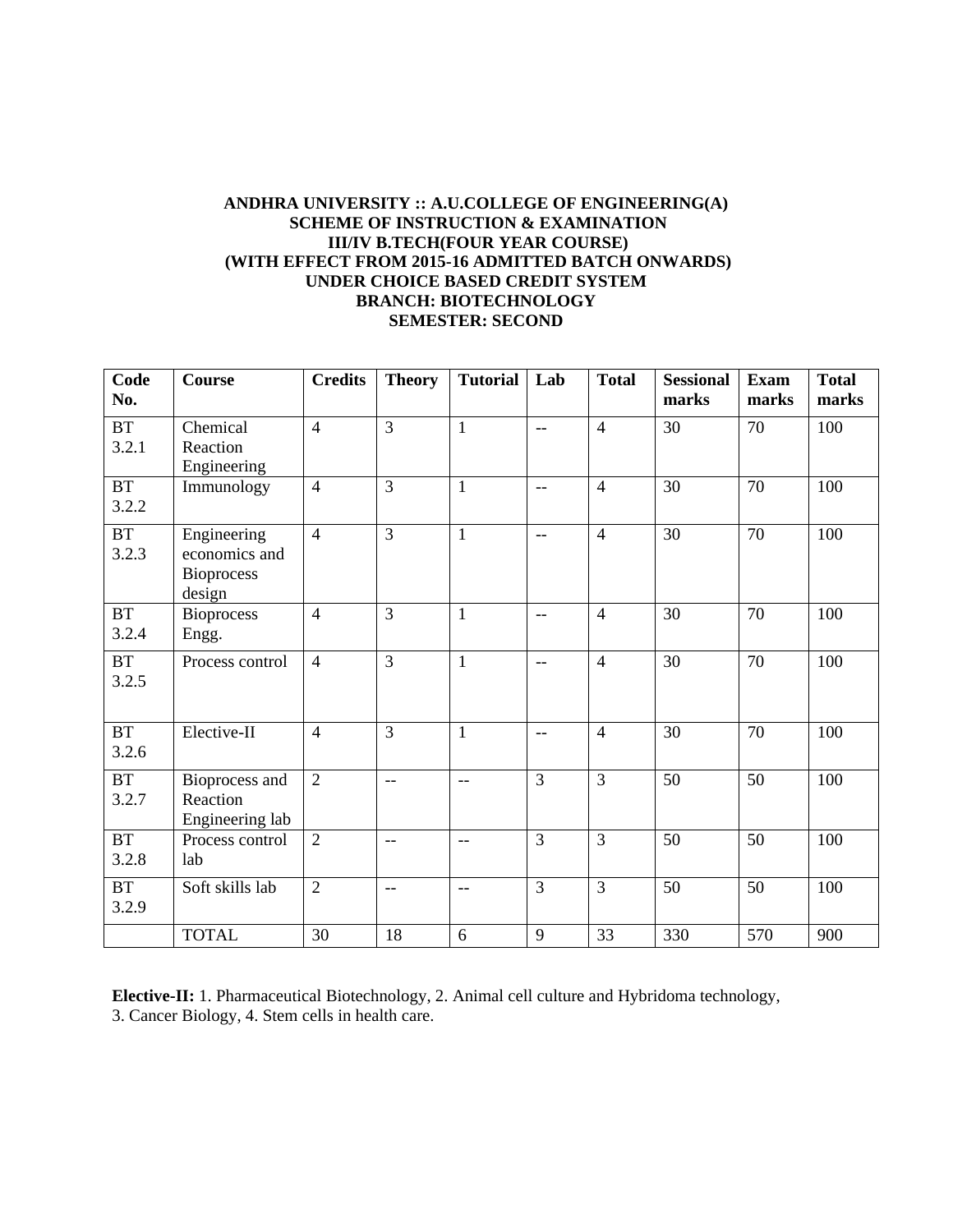## **ANDHRA UNIVERSITY :: A.U.COLLEGE OF ENGINEERING(A) SCHEME OF INSTRUCTION & EXAMINATION IV/IV B.TECH(FOUR YEAR COURSE) (WITH EFFECT FROM 2015-16 ADMITTED BATCH ONWARDS) UNDER CHOICE BASED CREDIT SYSTEM BRANCH: BIOTECHNOLOGY SEMESTER: FIRST**

| Code<br>No.        | Course                                  | <b>Credits</b> | <b>Theory</b>            | <b>Tutorial</b> | Lab            | <b>Total</b>   | <b>Sessional</b><br>marks | <b>Exam</b><br>marks | <b>Total</b><br>marks |
|--------------------|-----------------------------------------|----------------|--------------------------|-----------------|----------------|----------------|---------------------------|----------------------|-----------------------|
| <b>BT</b><br>4.1.1 | Environmental<br>biotechnology          | $\overline{4}$ | $\overline{3}$           | $\mathbf{1}$    | $-$            | $\overline{4}$ | 30                        | 70                   | 100                   |
| <b>BT</b><br>4.1.2 | Genetic<br>Engineering                  | $\overline{4}$ | $\overline{3}$           | $\mathbf{1}$    | $-$            | $\overline{4}$ | 30                        | 70                   | 100                   |
| BT<br>4.1.3        | <b>Bioinformatics</b>                   | $\overline{4}$ | $\overline{3}$           | $\mathbf{1}$    | $-$            | $\overline{4}$ | 30                        | 70                   | 100                   |
| BT<br>4.1.4        | Industrial<br>biotech<br>products       | $\overline{4}$ | $\overline{3}$           | $\mathbf{1}$    | $-$            | $\overline{4}$ | 30                        | 70                   | 100                   |
| <b>BT</b><br>4.1.5 | Plant cell and<br>tissue culture        | $\overline{4}$ | $\overline{3}$           | $\mathbf{1}$    | $-$            | $\overline{4}$ | 30                        | 70                   | 100                   |
| BT<br>4.1.6        | Elective-III                            | $\overline{4}$ | $\overline{3}$           | $\mathbf{1}$    | $-$            | $\overline{4}$ | 30                        | 70                   | 100                   |
| <b>BT</b><br>4.1.7 | <b>Bioinformatics</b><br>lab            | $\overline{2}$ | $-$                      | $-$             | $\overline{3}$ | $\overline{3}$ | 50                        | 50                   | 100                   |
| <b>BT</b><br>4.1.8 | Plant cell and<br>tissue culture<br>lab | $\overline{2}$ | $\overline{\phantom{a}}$ | $\frac{1}{2}$   | $\overline{3}$ | $\overline{3}$ | 50                        | 50                   | 100                   |
| BT<br>4.1.9        | Seminar                                 | $\overline{2}$ | $-$                      | $-$             | 3              | $\overline{3}$ | 100                       | $-$                  | 100                   |
|                    | <b>TOTAL</b>                            | 30             | 18                       | 6               | 9              | 33             | 380                       | 520                  | 900                   |

**Elective-III:**, 1. Agriculture Biotechnology, 2. Industrial management and Entrepreneurship development, 3. Biomedical Engineering, 4. Metabolic Engineering.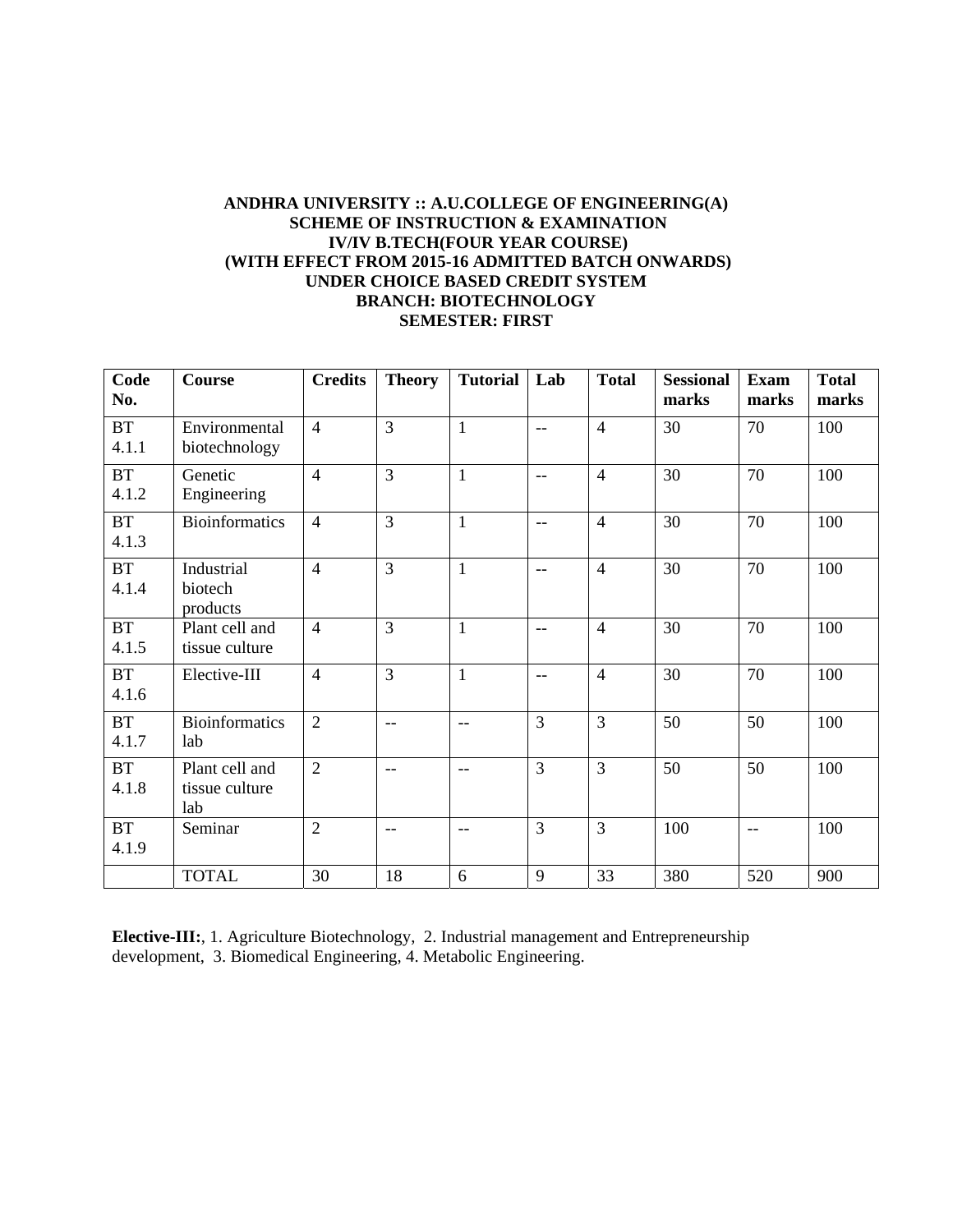## **ANDHRA UNIVERSITY :: A.U.COLLEGE OF ENGINEERING(A) SCHEME OF INSTRUCTION & EXAMINATION IV/IV B.TECH(FOUR YEAR COURSE) (WITH EFFECT FROM 2015-16 ADMITTED BATCH ONWARDS) UNDER CHOICE BASED CREDIT SYSTEM BRANCH: BIOTECHNOLOGY SEMESTER: SECOND**

| Code<br>No.        | Course                        | <b>Credits</b> | <b>Theory</b> | <b>Tutorial</b> | Lab   | <b>Total</b> | <b>Sessional</b><br>marks | Exam<br>marks | <b>Total</b><br>marks |
|--------------------|-------------------------------|----------------|---------------|-----------------|-------|--------------|---------------------------|---------------|-----------------------|
| <b>BT</b><br>4.2.1 | Industrial<br>Training report | 20             | $- -$         | $- -$           | $- -$ | $- -$        | $- -$                     | 100           | 100                   |
|                    | <b>TOTAL</b>                  | 20             | $- -$         | $- -$           | $- -$ | $- -$        | $- -$                     | 100           | 100                   |

**Note**: 50% of the final year first semester students will do course work in the first semester and the remaining 50% of the students will go for industrial training. The students who have gone for industrial training during first semester will do first semester course work in second semester and the students who have done course work in first semester will go for industrial training during second semester.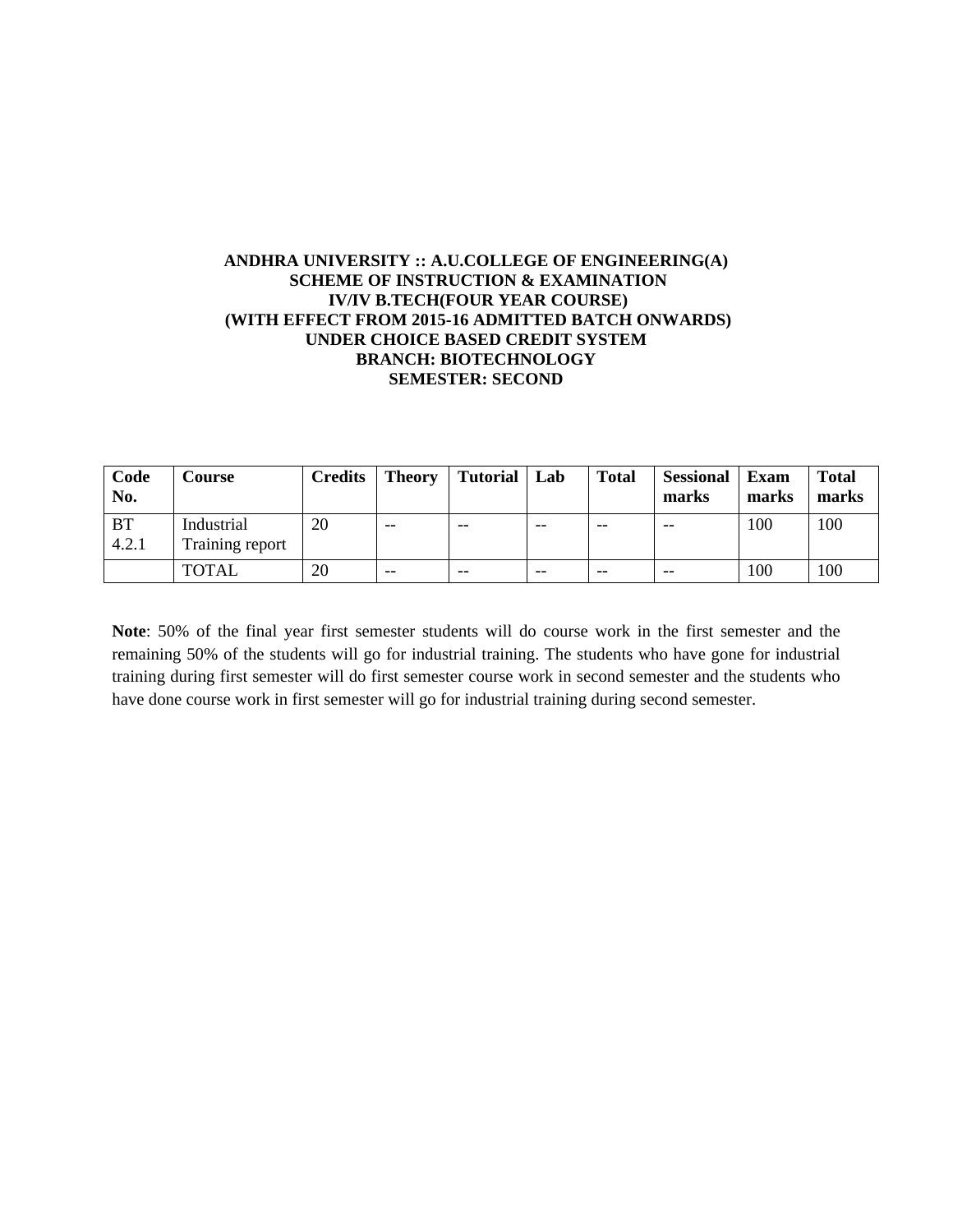| <b>B.Tech(Chemical</b>    |        | Credits        |       |        | Subjects       |       |       | Exam  | Total |
|---------------------------|--------|----------------|-------|--------|----------------|-------|-------|-------|-------|
| Engg)(4yrs)               |        |                |       |        |                |       | marks | marks | marks |
|                           | Theory | Lab            | Total | Theory | Lab            | Total |       |       |       |
| $1/4$ -first semester     | 22     | 6              | 28    | 6      | $\overline{2}$ | 8     | 280   | 520   | 800   |
| $1/4$ -second<br>semester | 18     | 8              | 26    | 5      | 3              | 8     | 300   | 450   | 800   |
| $2/4$ -first semester     | 24     | 6              | 30    | 6      | 3              | 9     | 330   | 570   | 900   |
| $2/4$ -second<br>semester | 22     | $\overline{4}$ | 26    | 6      | $\overline{2}$ | 8     | 280   | 520   | 800   |
| 3/4-first semester        | 24     | 6              | 30    | 6      | 3              | 9     | 330   | 570   | 900   |
| $3/4$ -second<br>semester | 24     | 6              | 30    | 6      | 3              | 9     | 330   | 570   | 900   |
| 4/4-first semester        | 24     | 6              | 30    | 6      | 3              | 9     | 380   | 520   | 900   |
| 4/4-second<br>semester    | $-$    | $-$            | 20    | --     | --             | $-$   |       | 100   | 100   |
| Total                     | 158    | 42             | 220   | 41     | 19             | 60    | 2230  | 3820  | 6100  |

| <b>B.Tech</b>          |        | Credits        |       |        | Subjects       |       | Sessional | Exam  | Total |
|------------------------|--------|----------------|-------|--------|----------------|-------|-----------|-------|-------|
| (Biotechnology)(4yrs)  |        |                |       |        |                |       | marks     | marks | marks |
|                        | Theory | Lab            | Total | Theory | Lab            | Total |           |       |       |
| $1/4$ -first semester  | 22     | 6              | 28    | 6      | $\overline{2}$ | 8     | 280       | 520   | 800   |
| $1/4$ -second semester | 18     | 8              | 26    | 5      | 3              | 8     | 300       | 500   | 800   |
| 2/4-first semester     | 24     | $\overline{4}$ | 28    | 6      | $\overline{2}$ | 8     | 280       | 520   | 800   |
| $2/4$ -second semester | 22     | 6              | 28    | 6      | 3              | 9     | 330       | 570   | 900   |
| 3/4-first semester     | 24     | $\overline{4}$ | 28    | 6      | $\overline{2}$ | 8     | 280       | 520   | 800   |
| 3/4-second semester    | 24     | 6              | 30    | 6      | 3              | 9     | 330       | 570   | 900   |
| 4/4-first semester     | 24     | 6              | 30    | 6      | 3              | 9     | 380       | 520   | 900   |
| 4/4-second semester    | $-$    |                | 20    | --     | --             |       |           | 100   | 100   |
| Total                  | 158    | 40             | 218   | 41     | 18             | 59    | 2180      | 3820  | 6000  |